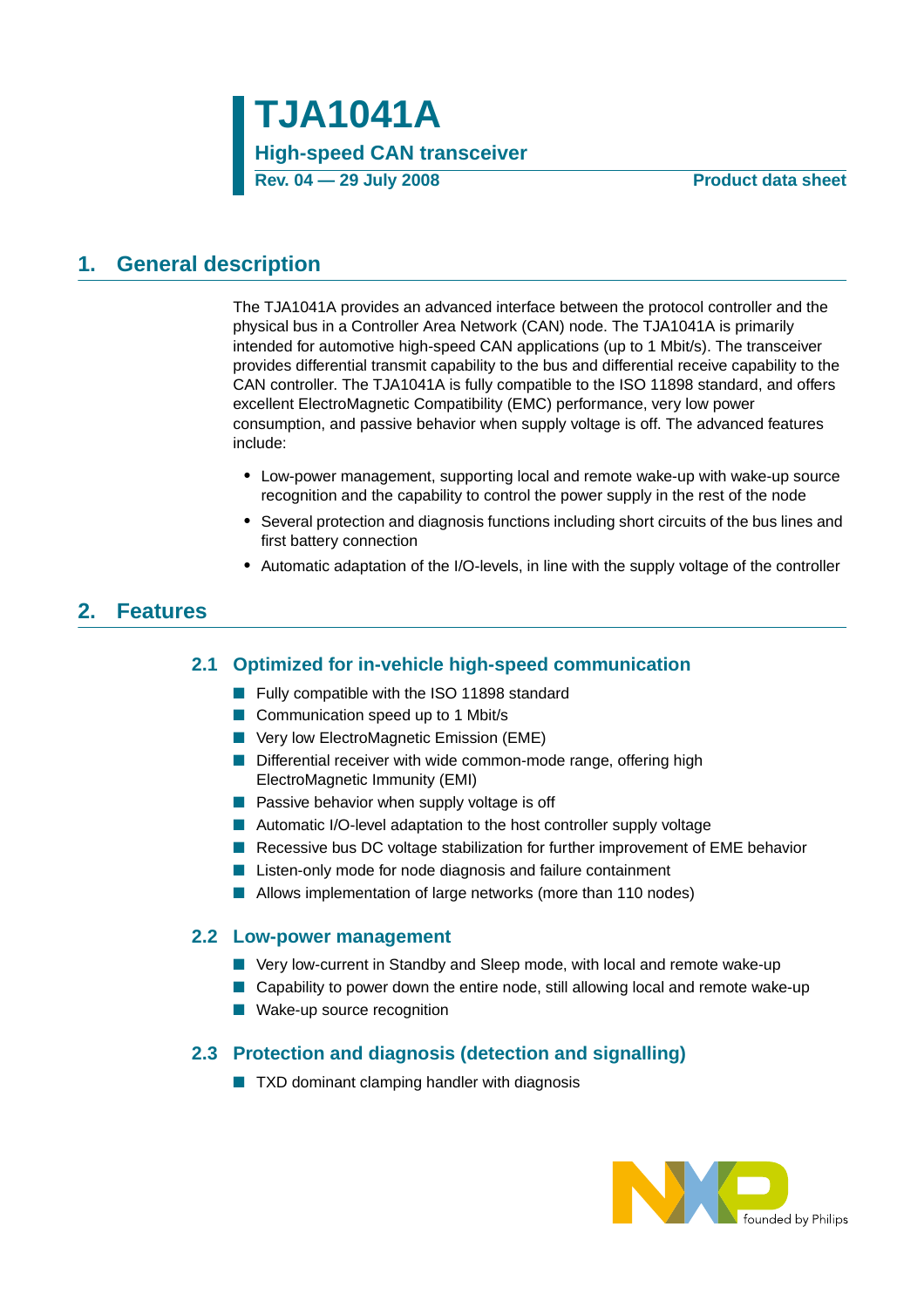- RXD recessive clamping handler with diagnosis
- TXD-to-RXD short circuit handler with diagnosis
- Overtemperature protection with diagnosis
- $\blacksquare$  Undervoltage detection on pins  $V_{CC}$ ,  $V_{I/O}$  and  $V_{BAT}$
- **■** Automotive environment transient protected bus pins and pin  $V_{\text{BAT}}$
- Short circuit proof bus pins and pin SPLIT (to battery and to ground)
- Bus line short circuit diagnosis
- Bus dominant clamping diagnosis
- Cold start diagnosis (first battery connection)

### <span id="page-1-1"></span>**3. Quick reference data**

| Table 1.                | <b>Quick reference data</b>          |                                                                                                            |             |                          |            |              |
|-------------------------|--------------------------------------|------------------------------------------------------------------------------------------------------------|-------------|--------------------------|------------|--------------|
| <b>Symbol</b>           | <b>Parameter</b>                     | <b>Conditions</b>                                                                                          | Min         | <b>Typ</b>               | <b>Max</b> | Unit         |
| $V_{CC}$                | DC voltage on<br>pin V <sub>CC</sub> | operating range                                                                                            | 4.75        | $\sim$                   | 5.25       | V            |
| V <sub>I/O</sub>        | DC voltage on<br>pin $V_{I/O}$       | operating range                                                                                            | 2.8         | $\overline{\phantom{a}}$ | 5.25       | V            |
| $I_{BAT}$               | $VBAT$ input current                 | normal or pwon/listen-only mode                                                                            | 15          | 30                       | 40         | μA           |
|                         |                                      | standby mode;<br>$V_{CC}$ > 4.75 V; V <sub>I/O</sub> = 2.8 V;<br>$V_{INH}$ = $V_{WAKE}$ = $V_{BAT}$ = 12 V | 10          | 20                       | 30         | μA           |
|                         |                                      | sleep mode;<br>$V_{INH} = V_{CC} = V_{I/O} = 0 V$ ;<br>$V_{\text{WAKE}} = V_{\text{BAT}} = 12 \text{ V}$   | 10          | 20                       | 30         | μA           |
| <b>V<sub>CANH</sub></b> | DC voltage on pin<br><b>CANH</b>     | $0 \text{ V} < V_{\text{CC}} < 5.25 \text{ V}$ ; no time limit                                             | $-27$       | $\sim$                   | $+40$      | $\vee$       |
| <b>V<sub>CANL</sub></b> | DC voltage on pin<br>CANL            | $0 \text{ V} < V_{\text{CC}} < 5.25 \text{ V}$ ; no time limit                                             | $-27 -$     |                          | $+40$      | V            |
| V <sub>SPLIT</sub>      | DC voltage on pin<br><b>SPLIT</b>    | $0 \text{ V} < V_{\text{CC}} < 5.25 \text{ V}$ ; no time limit                                             | $-27 -$     |                          | $+40$      | V            |
| V <sub>esd</sub>        | electrostatic                        | Human Body Model (HBM)                                                                                     | $\boxed{1}$ |                          |            |              |
|                         | discharge voltage                    | pins CANH, CANL and SPLIT                                                                                  | $-6$        | $\overline{\phantom{a}}$ | +6         | kV           |
|                         |                                      | pins TXD, RXD, $V_{I/O}$ and $\overline{\text{STB}}$                                                       | $-3$        | $\blacksquare$           | $+3$       | kV           |
|                         |                                      | all other pins                                                                                             | $-4$        | $\overline{\phantom{a}}$ | $+4$       | kV           |
| $tpD(TXD-RXD)$          | propagation delay<br>TXD to RXD      | $V_{\text{STB}} = 0 V$                                                                                     | 40          | $\blacksquare$           | 255        | ns           |
| $T_{vj}$                | virtual junction<br>temperature      |                                                                                                            | $-40$       |                          | +150       | $^{\circ}$ C |

<span id="page-1-0"></span>[1] Equivalent to discharging a 100 pF capacitor via a 1.5 kΩ series resistor (6 kV level with pin GND connected to ground).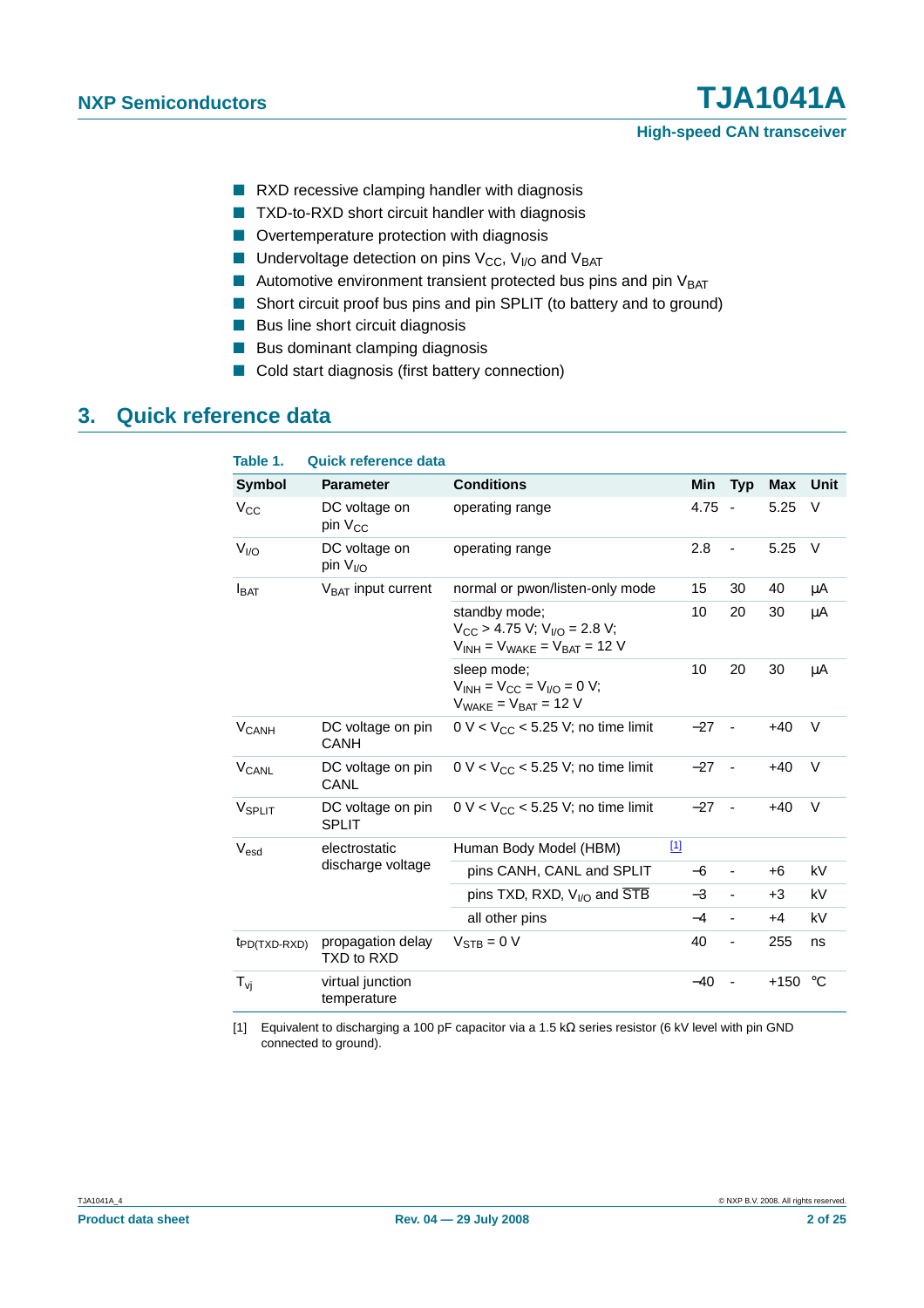# <span id="page-2-0"></span>**4. Ordering information**

| <b>Ordering information</b><br>Table 2. |                  |                                                            |                          |  |  |  |
|-----------------------------------------|------------------|------------------------------------------------------------|--------------------------|--|--|--|
| Type number                             | Package          |                                                            |                          |  |  |  |
|                                         | <b>Name</b>      | <b>Description</b>                                         | <b>Version</b>           |  |  |  |
| <b>TJA1041AT</b>                        | SO <sub>14</sub> | plastic small outline package; 14 leads; body width 3.9 mm | SOT <sub>108-1</sub>     |  |  |  |
| <b>TJA1041AU</b>                        | ۰                | bare die: $1920 \times 3190 \times 380$ um                 | $\overline{\phantom{a}}$ |  |  |  |

# <span id="page-2-1"></span>**5. Block diagram**

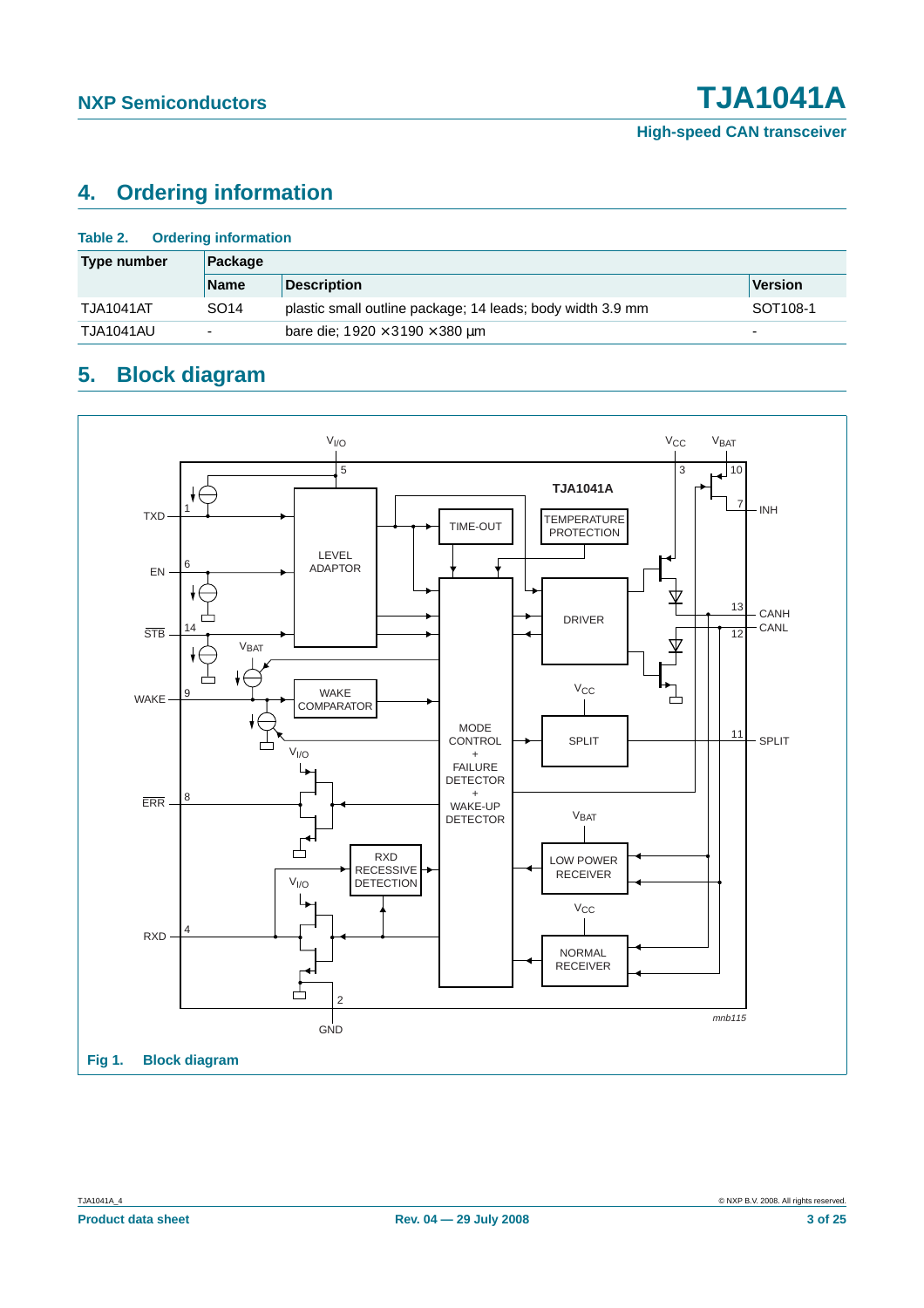# <span id="page-3-1"></span><span id="page-3-0"></span>**6. Pinning information**

### **6.1 Pinning**



### <span id="page-3-2"></span>**6.2 Pin description**

### **Table 3. Pin description**

| יש טושטו         | <b>THE GOODING OF</b> |                                                          |
|------------------|-----------------------|----------------------------------------------------------|
| Symbol           | <b>Pin</b>            | <b>Description</b>                                       |
| TXD.             | 1                     | transmit data input                                      |
| <b>GND</b>       | 2                     | ground                                                   |
| $V_{\rm CC}$     | 3                     | transceiver supply voltage input                         |
| <b>RXD</b>       | 4                     | receive data output; reads out data from the bus lines   |
| $V_{VQ}$         | 5                     | I/O-level adapter voltage input                          |
| EN               | 6                     | enable control input                                     |
| <b>INH</b>       | 7                     | inhibit output for switching external voltage regulators |
| <b>ERR</b>       | 8                     | error and power-on indication output (active LOW)        |
| <b>WAKE</b>      | 9                     | local wake-up input                                      |
| V <sub>BAT</sub> | 10                    | battery voltage input                                    |
| <b>SPLIT</b>     | 11                    | common-mode stabilization output                         |
| CANL             | 12                    | LOW-level CAN bus line                                   |
| <b>CANH</b>      | 13                    | <b>HIGH-level CAN bus line</b>                           |
| <b>STB</b>       | 14                    | standby control input (active LOW)                       |
|                  |                       |                                                          |

# <span id="page-3-3"></span>**7. Functional description**

The primary function of a CAN transceiver is to provide the CAN physical layer as described in the ISO 11898 standard. In the TJA1041A this primary function is complemented with a number of operating modes, fail-safe features and diagnosis features, which offer enhanced system reliability and advanced power management functionality.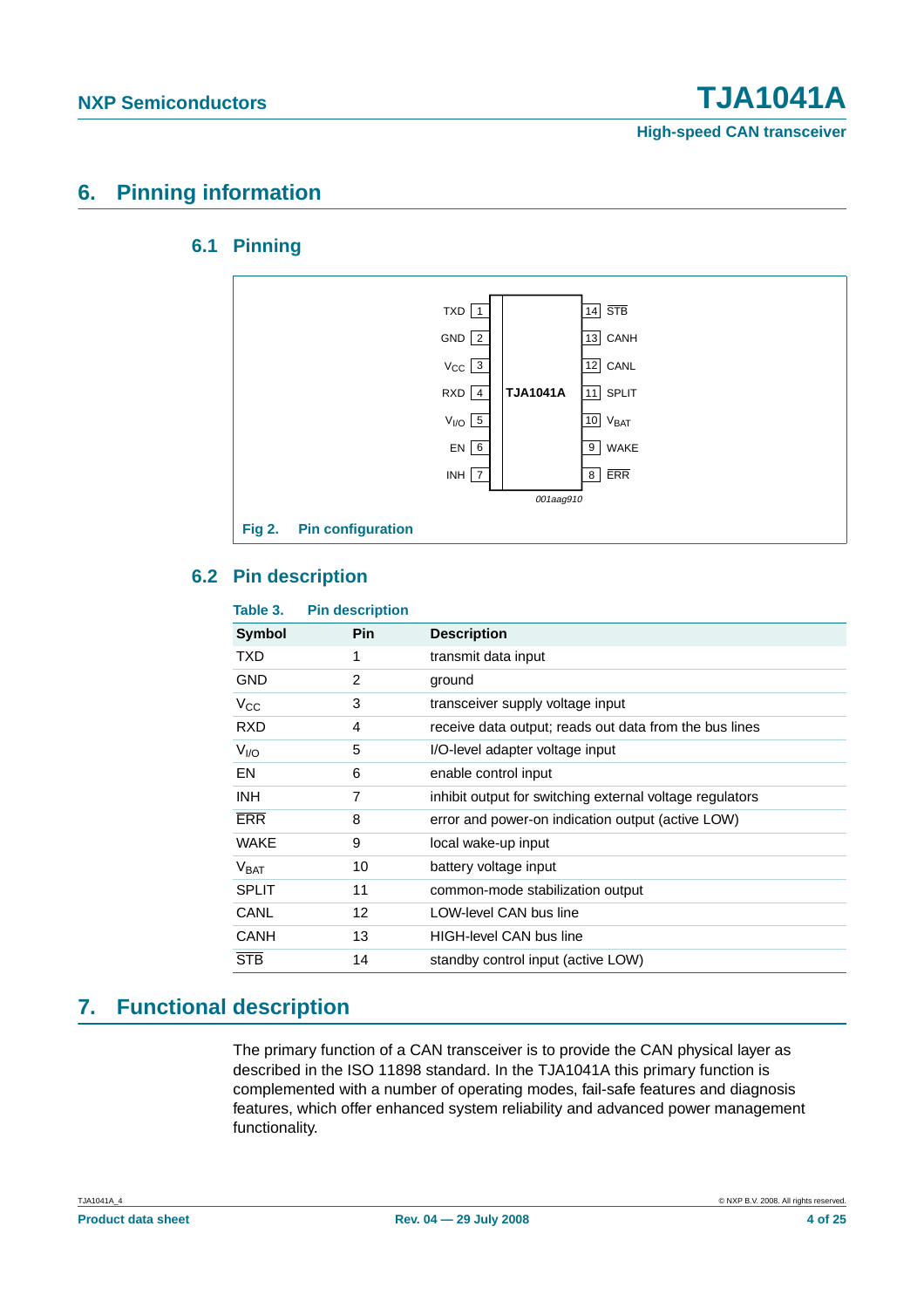### <span id="page-4-5"></span>**7.1 Operating modes**

The TJA1041A can be operated in five modes, each with specific features. Control pins STB and EN select the operating mode. Changing between modes also gives access to a number of diagnostics flags, available via pin  $\overline{\text{ERR}}$ . The following sections describe the five operating modes. [Table](#page-4-4) 4 shows the conditions for selecting these modes. [Figure](#page-5-0) 3 illustrates the mode transitions when  $V_{CC}$ ,  $V_{1/0}$  and  $V_{BAT}$  are present.

| <b>Control pins</b> |           | <b>Internal flags</b>   |                         |                  | <b>Operating mode</b>                                          | <b>Pin INH</b>   |  |
|---------------------|-----------|-------------------------|-------------------------|------------------|----------------------------------------------------------------|------------------|--|
| <b>STB</b>          | <b>EN</b> | <b>UV<sub>NOM</sub></b> | <b>UV<sub>BAT</sub></b> | pwon;<br>wake-up |                                                                |                  |  |
| X                   | X         | set                     | X                       | <u>X[1]</u>      | Sleep mode <sup>[2]</sup>                                      | floating         |  |
|                     |           | cleared                 | set                     | one or both set  | Standby mode                                                   | н                |  |
|                     |           |                         |                         | both cleared     | no change from Sleep mode                                      | floating         |  |
|                     |           |                         |                         |                  | Standby mode from any<br>other mode                            | н                |  |
|                     |           | cleared                 | cleared                 | one or both set  | Standby mode                                                   | н                |  |
|                     |           |                         |                         | both cleared     | no change from Sleep mode                                      | floating         |  |
|                     |           |                         |                         |                  | Standby mode from any<br>other mode                            | н                |  |
|                     | н         | cleared                 | cleared                 | one or both set  | Standby mode                                                   | н                |  |
|                     |           |                         |                         | both cleared     | no change from Sleep mode                                      | floating         |  |
|                     |           |                         |                         |                  | Go-to-sleep command mode<br>from any other mode <sup>[3]</sup> | H <sup>[3]</sup> |  |
| н                   |           | cleared                 | cleared                 | X                | Pwon/Listen-only mode                                          | н                |  |
| н                   | н         | cleared                 | cleared                 | X                | Normal mode <sup>[4]</sup>                                     | н                |  |
|                     |           |                         |                         |                  |                                                                |                  |  |

<span id="page-4-4"></span>**Table 4. Operating mode selection**

<span id="page-4-0"></span>[1] Setting the pwon flag or the wake-up flag will clear the UV<sub>NOM</sub> flag.

<span id="page-4-1"></span>[2] The transceiver directly enters Sleep mode and pin INH is set floating when the UV<sub>NOM</sub> flag is set (so after the undervoltage detection time on either  $V_{CC}$  or  $V_{U\Omega}$  has elapsed before that voltage level has recovered).

<span id="page-4-2"></span>[3] When Go-to-sleep command mode is selected for longer than the minimum hold time of the go-to-sleep command, the transceiver will enter Sleep mode and pin INH is set floating.

<span id="page-4-3"></span>[4] On entering Normal mode the pwon flag and the wake-up flag will be cleared.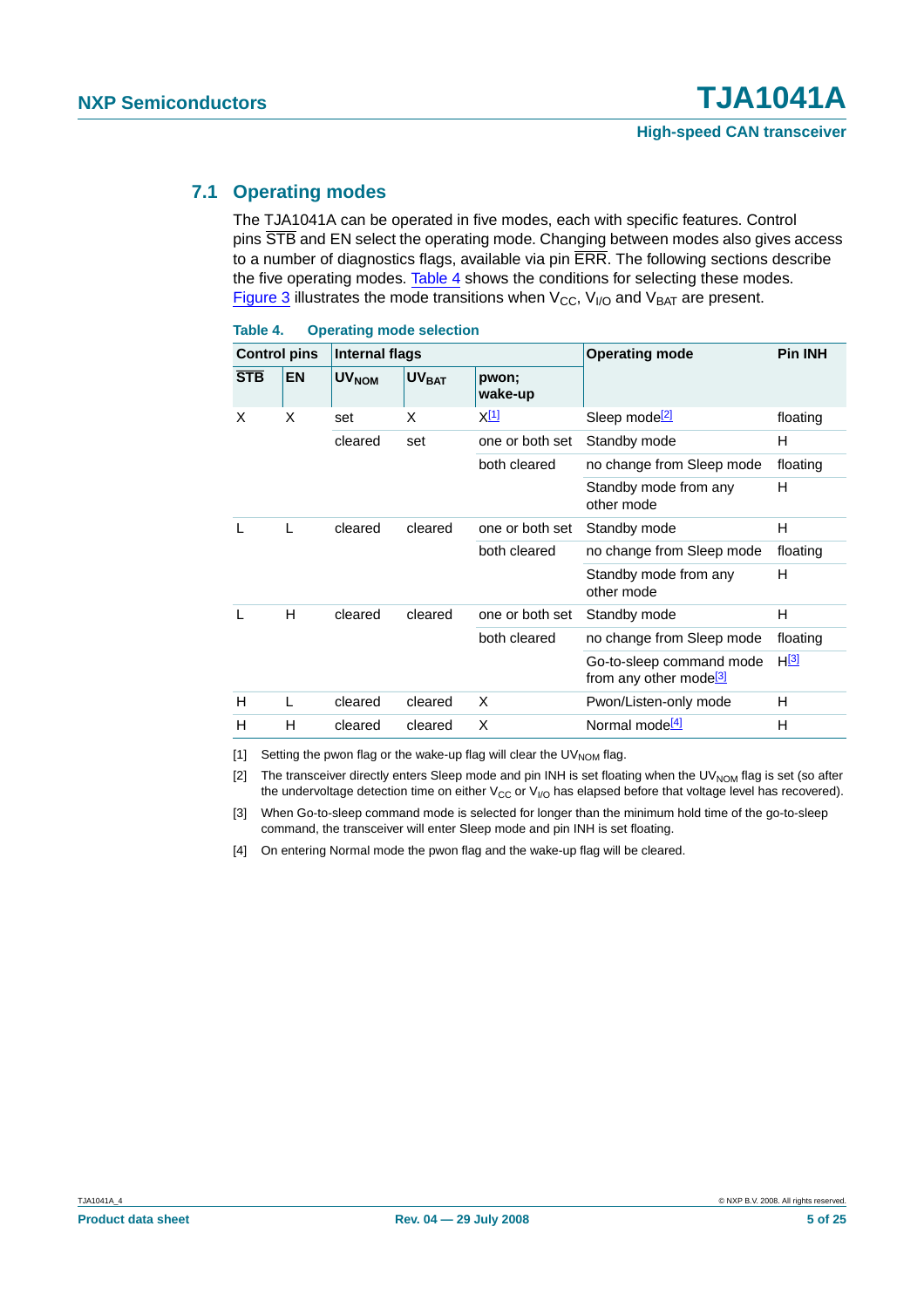**High-speed CAN transceiver**



### <span id="page-5-1"></span><span id="page-5-0"></span>**7.1.1 Normal mode**

Normal mode is the mode for normal bidirectional CAN communication. The receiver will convert the differential analog bus signal on pins CANH and CANL into digital data, available for output to pin RXD. The transmitter will convert digital data on pin TXD into a differential analog signal, available for output to the bus pins. The bus pins are biased at  $0.5V_{CC}$  (via R<sub>i(cm)</sub>). Pin INH is active, so voltage regulators controlled by pin INH (see [Figure](#page-14-0) 4) will be active too.

### <span id="page-5-2"></span>**7.1.2 Pwon/Listen-only mode**

In Pwon/Listen-only mode the transmitter of the transceiver is disabled, effectively providing a transceiver listen-only behavior. The receiver will still convert the analog bus signal on pins CANH and CANL into digital data, available for output to pin RXD. As in Normal mode the bus pins are biased at  $0.5V_{CC}$ , and pin INH remains active.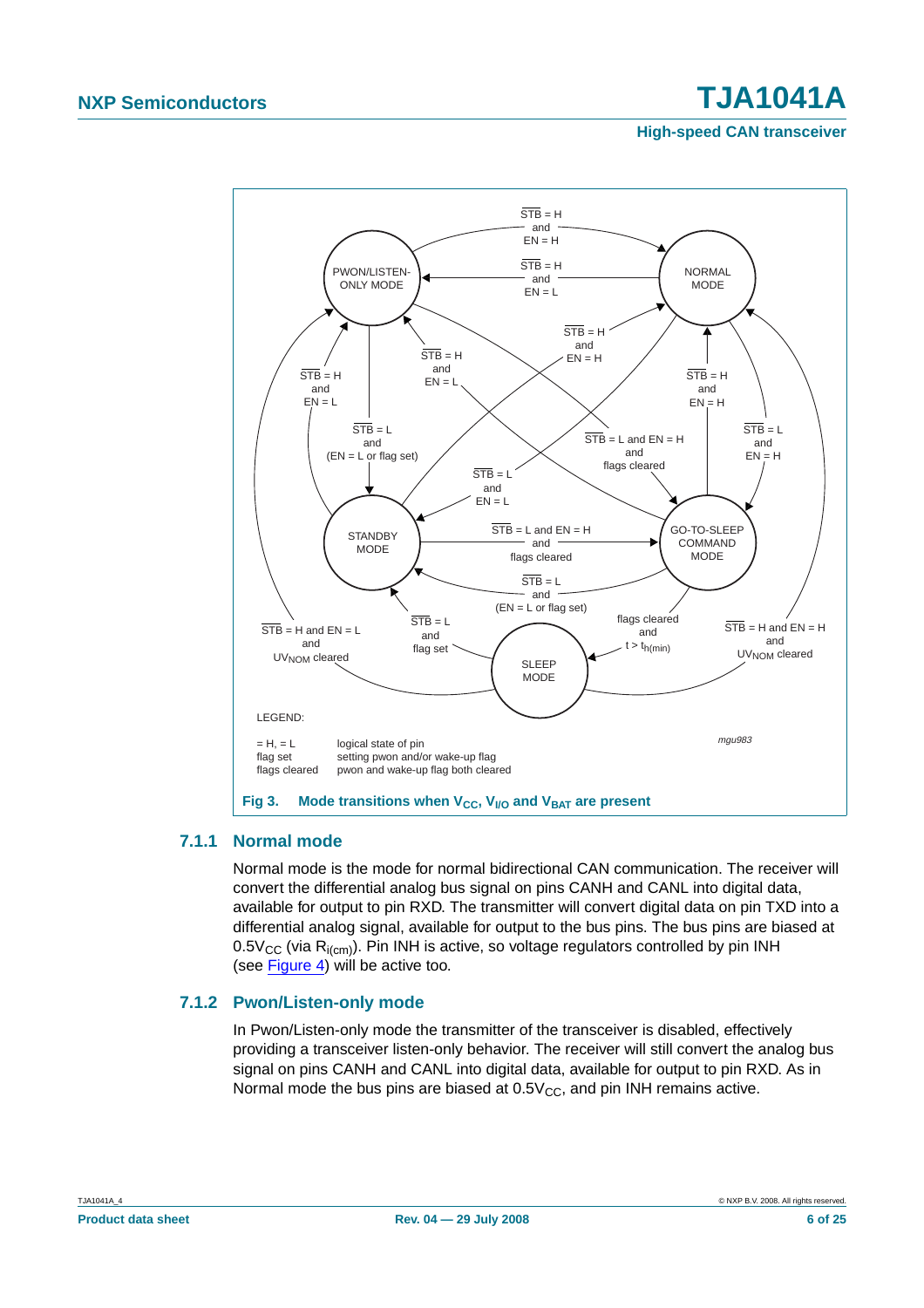### <span id="page-6-1"></span>**7.1.3 Standby mode**

The Standby mode is the first-level power saving mode of the transceiver, offering reduced current consumption. In Standby mode the transceiver is not able to transmit or receive data and the low-power receiver is activated to monitor bus activity. The bus pins are biased at ground level (via  $R_{i(cm)}$ ). Pin INH is still active, so voltage regulators controlled by this pin INH will be active too.

Pins RXD and  $\overline{\text{ERR}}$  will reflect any wake-up requests (provided that  $V_{\text{IO}}$  and  $V_{\text{CC}}$  are present).

### <span id="page-6-2"></span>**7.1.4 Go-to-sleep command mode**

The Go-to-sleep command mode is the controlled route for entering Sleep mode. In Go-to-sleep command mode the transceiver behaves as if in Standby mode, plus a Go-to-sleep command is issued to the transceiver. After remaining in Go-to-sleep command mode for the minimum hold time  $(t_{h(min)})$ , the transceiver will enter Sleep mode. The transceiver will not enter the Sleep mode if the state of pins  $\overline{STB}$  or EN is changed or the UV<sub>BAT</sub>, pwon or wake-up flag is set before t<sub>h(min)</sub> has expired.

### <span id="page-6-3"></span>**7.1.5 Sleep mode**

The Sleep mode is the second-level power saving mode of the transceiver. Sleep mode is entered via the Go-to-sleep command mode, and also when the undervoltage detection time on either  $V_{CC}$  or  $V_{U\Omega}$  elapses before that voltage level has recovered. In Sleep mode the transceiver still behaves as described for Standby mode, but now pin INH is set floating. Voltage regulators controlled by pin INH will be switched off, and the current into pin  $V<sub>BAT</sub>$  is reduced to a minimum. Waking up a node from Sleep mode is possible via the wake-up flag and (as long as the UV<sub>NOM</sub> flag is not set) via pin  $\overline{\text{STB}}$ .

### <span id="page-6-4"></span>**7.2 Internal flags**

The TJA1041A makes use of seven internal flags for its fail-safe fallback mode control and system diagnosis support. [Table](#page-4-4) 4 shows the relation between flags and operating modes of the transceiver. Five of the internal flags can be made available to the controller via pin ERR. [Table](#page-6-0) 5 shows the details on how to access these flags. The following sections describe the seven internal flags.

| <b>Internal</b><br>flag | Flag is available on pin ERR <sup>[1]</sup>                                                                        | Flag is cleared                                                       |
|-------------------------|--------------------------------------------------------------------------------------------------------------------|-----------------------------------------------------------------------|
| UV <sub>NOM</sub>       | no                                                                                                                 | by setting the pwon or wake-up flag                                   |
| <b>UV<sub>RAT</sub></b> | no                                                                                                                 | when $V_{\text{BAT}}$ has recovered                                   |
| pwon                    | in Pwon/Listen-only mode (coming from<br>Standby mode, Go-to-sleep command<br>mode, or Sleep mode)                 | on entering Normal mode                                               |
| wake-up                 | in Standby mode, Go-to-sleep command<br>mode, and Sleep mode (provided that $V_{I/O}$<br>and $V_{CC}$ are present) | on entering Normal mode, or by setting<br>the pwon or $UV_{NOM}$ flag |

### <span id="page-6-0"></span>**Table 5. Accessing internal flags via pin ERR**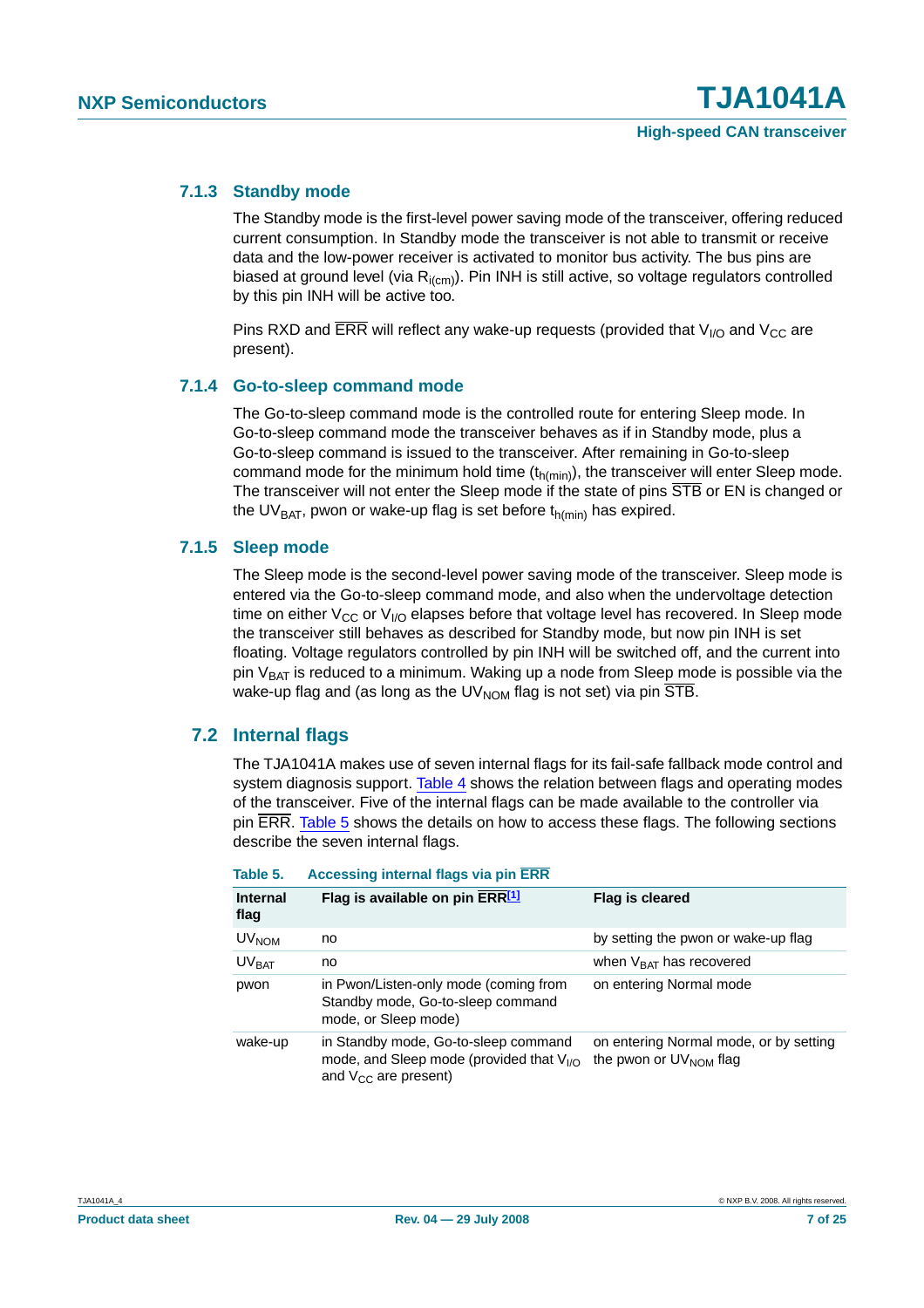### **High-speed CAN transceiver**

| Taple J.          | Accessing internal hays via pin ENN Commed                                                               |                                                                                                                                 |  |  |  |
|-------------------|----------------------------------------------------------------------------------------------------------|---------------------------------------------------------------------------------------------------------------------------------|--|--|--|
| Internal<br>flag  | Flag is available on pin $\text{ERR11}$                                                                  | <b>Flag is cleared</b>                                                                                                          |  |  |  |
| wake-up<br>source | in Normal mode (before the fourth<br>dominant to recessive edge on pin TXD <sup>[2]</sup> )              | on leaving Normal mode, or by setting<br>the pwon flag                                                                          |  |  |  |
| bus failure       | in Normal mode (after the fourth dominant on reentering Normal mode<br>to recessive edge on pin $TXD[2]$ |                                                                                                                                 |  |  |  |
| local failure     | in Pwon/Listen-only mode (coming from<br>Normal mode)                                                    | on entering Normal mode or when RXD<br>is dominant while TXD is recessive<br>(provided that all local failures are<br>resolved) |  |  |  |

**Table 5. Accessing internal flags via pin ERR** …continued

<span id="page-7-0"></span>[1] Pin ERR is an active-LOW output, so a LOW-level indicates a set flag and a HIGH-level indicates a cleared flag. Allow pin  $\overline{\textsf{ERR}}$  to stabilize for at least 8  $\mu$ s after changing operating modes.

<span id="page-7-1"></span>[2] Allow for a TXD dominant time of at least 4 µs per dominant-recessive cycle.

### <span id="page-7-2"></span>**7.2.1 UVNOM flag**

UV<sub>NOM</sub> is the V<sub>CC</sub> and V<sub>I/O</sub> undervoltage detection flag. The flag is set when the voltage on pin V<sub>CC</sub> drops below V<sub>CC(sleep)</sub> for longer than t<sub>UV(VCC)</sub> or when the voltage on pin V<sub>I/O</sub> drops below V<sub>I/O(sleep)</sub> for longer than  $t_{UV(V/O)}$ . When the UV<sub>NOM</sub> flag is set, the transceiver will enter Sleep mode to save power and not disturb the bus. In Sleep mode the voltage regulators connected to pin INH are disabled, avoiding the extra power consumption in case of a short circuit condition. After a waiting time (fixed by the same timers used for setting UV<sub>NOM</sub>) any wake-up request or setting of the pwon flag will clear UV<sub>NOM</sub> and the timers, allowing the voltage regulators to be reactivated at least until  $UV_{NOM}$  is set again.

### <span id="page-7-3"></span>**7.2.2 UVBAT flag**

 $UV_{BAT}$  is the  $V_{BAT}$  undervoltage detection flag. The flag is set when the voltage on pin V<sub>BAT</sub> drops below V<sub>BAT(stb)</sub>. When UV<sub>BAT</sub> is set, the transceiver will try to enter Standby mode to save power and not disturb the bus. UV $_{\text{BAT}}$  is cleared when the voltage on pin  $V<sub>BAT</sub>$  has recovered. The transceiver will then return to the operating mode determined by the logic state of pins  $\overline{\text{STB}}$  and EN.

### <span id="page-7-4"></span>**7.2.3 Pwon flag**

Pwon is the V<sub>BAT</sub> power-on flag. This flag is set when the voltage on pin V<sub>BAT</sub> has recovered after it dropped below  $V<sub>BAT(owon)</sub>$ , particularly after the transceiver was disconnected from the battery. By setting the pwon flag, the UV $_{\text{NOM}}$  flag and timers are cleared and the transceiver cannot enter Sleep mode. This ensures that any voltage regulator connected to pin INH is activated when the node is reconnected to the battery. In Pwon/Listen-only mode the pwon flag can be made available on pin ERR. The flag is cleared when the transceiver enters Normal mode.

### <span id="page-7-5"></span>**7.2.4 Wake-up flag**

The wake-up flag is set when the transceiver detects a local or a remote wake-up request. A local wake-up request is detected when a logic state change on pin WAKE remains stable for at least  $t_{\text{wake}}$ . A remote wake-up request is detected after two bus dominant states of at least  $t_{\text{BUSdom}}$  (with each dominant state followed by a recessive state of at least  $t_{\text{BJSrec}}$ ). The wake-up flag can only be set in Standby mode, Go-to-sleep command mode or Sleep mode. Setting of the flag is blocked during the UV<sub>NOM</sub> flag waiting time. By setting the wake-up flag, the UV<sub>NOM</sub> flag and timers are cleared. The wake-up flag is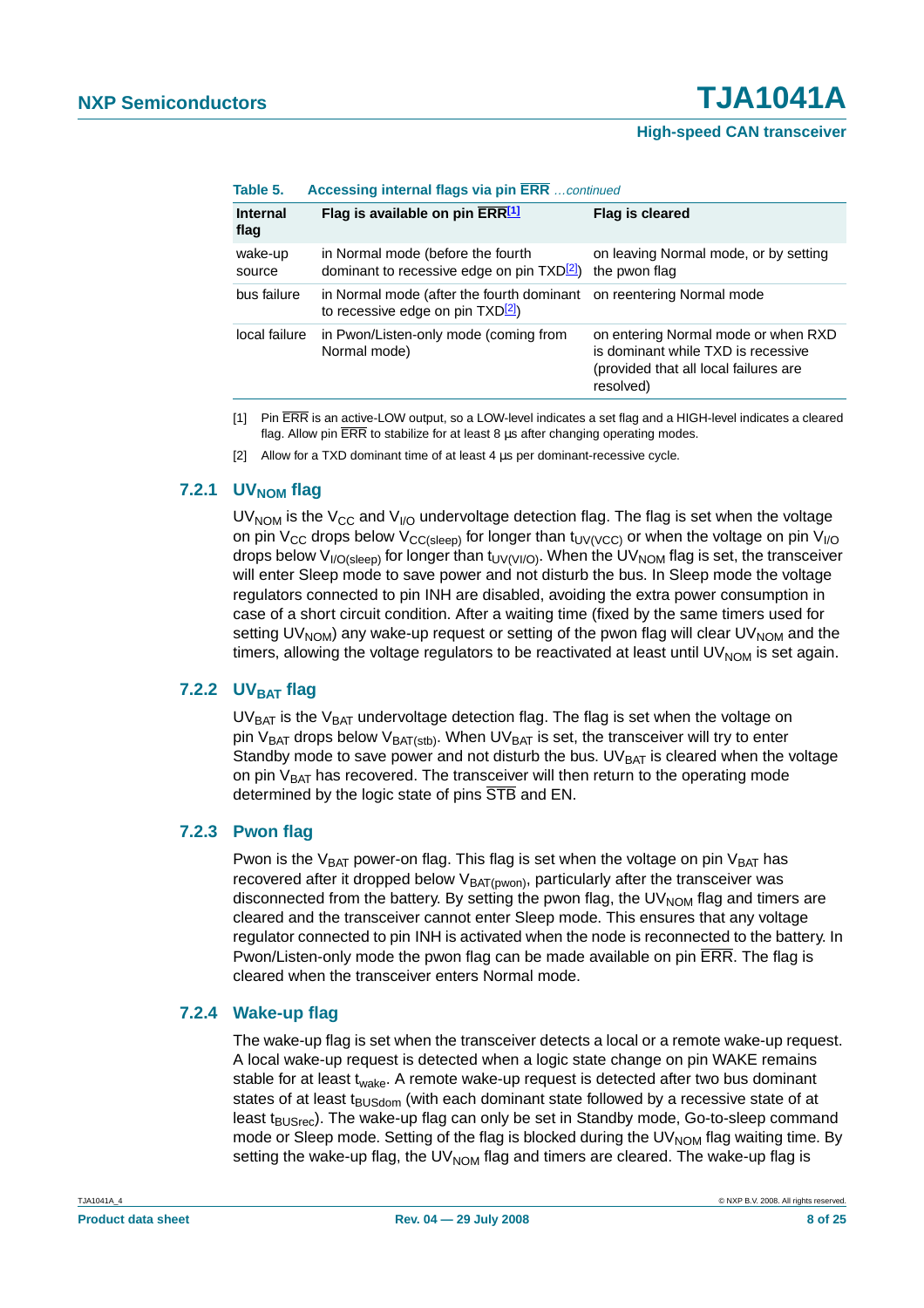immediately available on pins ERR and RXD (provided that  $V_{UO}$  and  $V_{CC}$  are present). The flag is cleared at power-on, or when the UV $_{\text{NOM}}$  flag is set or the transceiver enters Normal mode.

### <span id="page-8-1"></span>**7.2.5 Wake-up source flag**

Wake-up source recognition is provided via the wake-up source flag, which is set when the wake-up flag is set by a local wake-up request via pin WAKE. The wake-up source flag can only be set after the pwon flag is cleared. In Normal mode the wake-up source flag can be made available on pin ERR. The flag is cleared at power-on or when the transceiver leaves Normal mode.

### <span id="page-8-2"></span>**7.2.6 Bus failure flag**

The bus failure flag is set if the transceiver detects a bus line short circuit condition to  $V<sub>BAT</sub>$ ,  $V<sub>CC</sub>$  or GND during four consecutive dominant-recessive cycles on pin TXD, when trying to drive the bus lines dominant. In Normal mode the bus failure flag can be made available on pin ERR. The flag is cleared when the transceiver reenters Normal mode.

### <span id="page-8-3"></span>**7.2.7 Local failure flag**

In Normal mode or Pwon/Listen-only mode the transceiver can recognize five different local failures and will combine them into one local failure flag. The five local failures are: TXD dominant clamping, RXD recessive clamping, a TXD-to-RXD short circuit, bus dominant clamping, and overtemperature. Nature and detection of these local failures is described in [Section](#page-8-0) 7.3. In Pwon/Listen-only mode the local failure flag can be made available on pin ERR. The flag is cleared when entering Normal mode or when RXD is dominant while TXD is recessive, provided that all local failures are resolved.

### <span id="page-8-0"></span>**7.3 Local failures**

The TJA1041A can detect five different local failure conditions. Any of these failures will set the local failure flag. In most cases the transmitter of the transceiver will be disabled. The following sections give the details.

### <span id="page-8-4"></span>**7.3.1 TXD dominant clamping detection**

A permanent LOW-level on pin TXD (due to a hardware or software application failure) would drive the CAN bus into a permanent dominant state, blocking all network communication. The TXD dominant time-out function prevents such a network lockup by disabling the transmitter of the transceiver if pin TXD remains at a LOW level for longer than the TXD dominant time-out  $t_{dom(TXD)}$ . The  $t_{dom(TXD)}$  timer defines the minimum possible bit rate of 40 kbit/s. The transmitter remains disabled until the local failure flag is cleared.

### <span id="page-8-5"></span>**7.3.2 RXD recessive clamping detection**

An RXD pin clamped to HIGH-level will prevent the controller connected to this pin from recognizing a bus dominant state. So the controller can start messages at any time, which is likely to disturb all bus communication. RXD recessive clamping detection prevents this effect by disabling the transmitter when the bus is in dominant state without RXD reflecting this. The transmitter remains disabled until the local failure flag is cleared.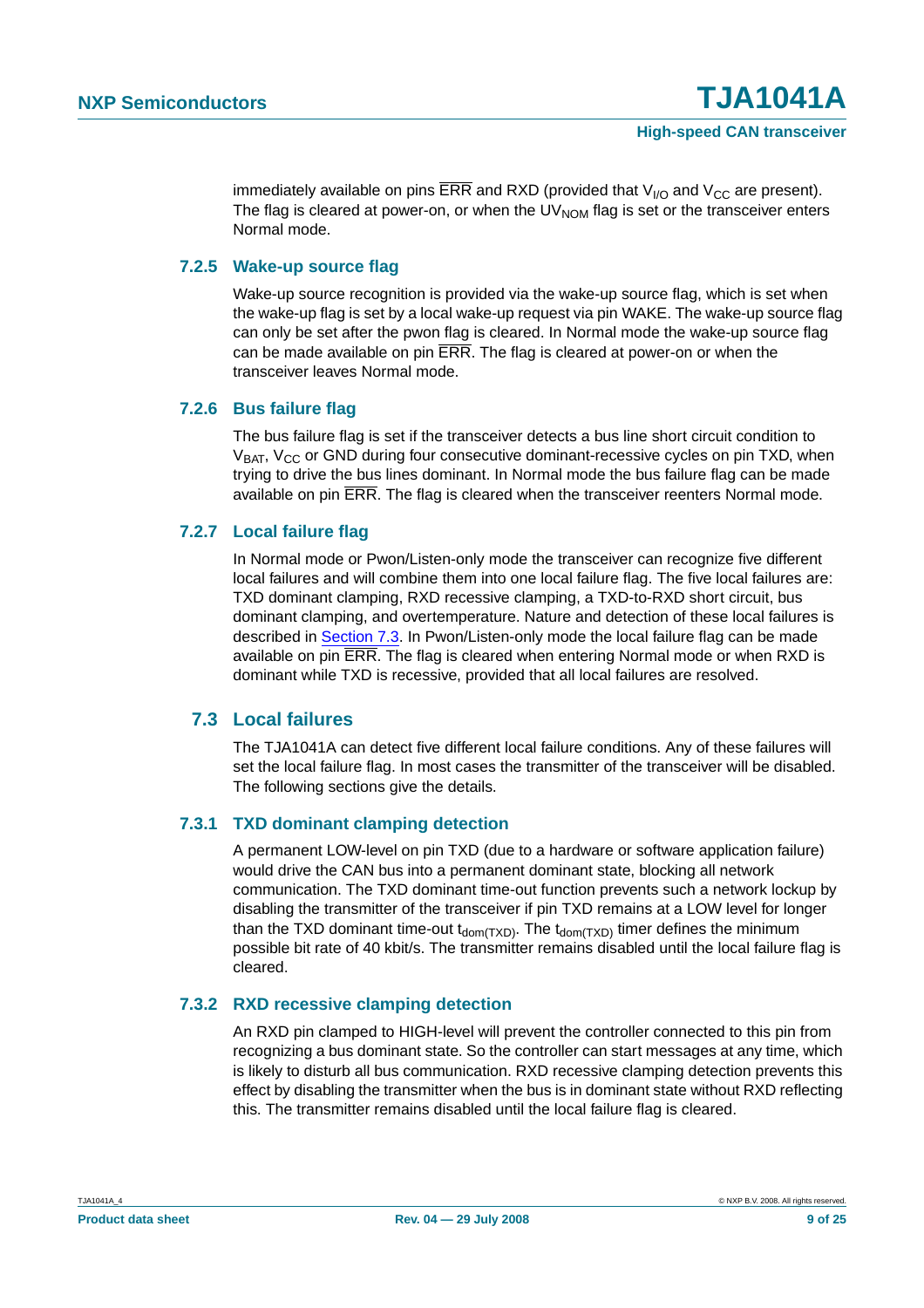### <span id="page-9-0"></span>**7.3.3 TXD-to-RXD short-circuit detection**

A short circuit between pins RXD and TXD would keep the bus in a permanent dominant state once the bus is driven dominant, because the low-side driver of RXD is typically stronger than the high-side driver of the controller connected to TXD. The TXD-to-RXD short circuit detection prevents such a network lockup by disabling the transmitter. The transmitter remains disabled until the local failure flag is cleared.

### <span id="page-9-1"></span>**7.3.4 Bus dominant clamping detection**

A CAN bus short circuit (to  $V_{BAT}$ ,  $V_{CC}$  or GND) or a failure in one of the other network nodes could result in a differential voltage on the bus high enough to represent a bus dominant state. Because a node will not start transmission if the bus is dominant, the normal bus failure detection will not detect this failure, but the bus dominant clamping detection will. The local failure flag is set if the dominant state on the bus persists for longer than  $t_{dom(bus)}$ . By checking this flag, the controller can determine if a clamped bus is blocking network communication. There is no need to disable the transmitter. Note that the local failure flag does not retain a bus dominant clamping failure and is released as soon as the bus returns to recessive state.

### <span id="page-9-2"></span>**7.3.5 Overtemperature detection**

To protect the output drivers of the transceiver against overheating, the transmitter will be disabled if the virtual junction temperature exceeds the shutdown junction temperature  $T<sub>if</sub> (s<sub>d</sub>)$ . The transmitter remains disabled until the local failure flag is cleared.

### <span id="page-9-3"></span>**7.4 Recessive bus voltage stabilization**

In recessive state the output impedance of transceivers is relatively high. In a partially powered network (supply voltage is off in some of the nodes) any deactivated transceiver with a significant leakage current is likely to load the recessive bus to ground. This will cause a common-mode voltage step each time transmission starts, resulting in increased EME. Using pin SPLIT of the TJA1041A in combination with split termination (see [Figure](#page-15-0) 5) will reduce this step effect. In Normal mode and Pwon/Listen-only mode pin SPLIT provides a stabilized  $0.5V_{CC}$  DC voltage. In Standby mode, Go-to-sleep command mode and Sleep mode pin SPLIT is set floating.

### <span id="page-9-4"></span>**7.5 I/O level adapter**

The TJA1041A is equipped with a built-in I/O-level adapter. By using the supply voltage of the controller (to be supplied at pin  $V_{I/O}$ ) the level adapter ratiometrically scales the I/O-levels of the transceiver. For pins TXD, STB and EN the digital input threshold level is adjusted, and for pins RXD and ERR the HIGH-level output voltage is adjusted. This allows the transceiver to be directly interfaced with controllers on supply voltages between 2.8 V and 5.25 V, without the need for glue logic.

### <span id="page-9-5"></span>**7.6 Pin WAKE**

Pin WAKE of the TJA1041A allows local wake-up triggering by a LOW-to-HIGH state change as well as a HIGH-to-LOW state change. This gives maximum flexibility when designing a local wake-up circuit. To keep current consumption at a minimum, after a t<sub>wake</sub> delay the internal bias voltage of pin WAKE will follow the logic state of this pin. A HIGH level on pin WAKE is followed by an internal pull-up to  $V_{\text{BAT}}$ . A LOW level on pin WAKE is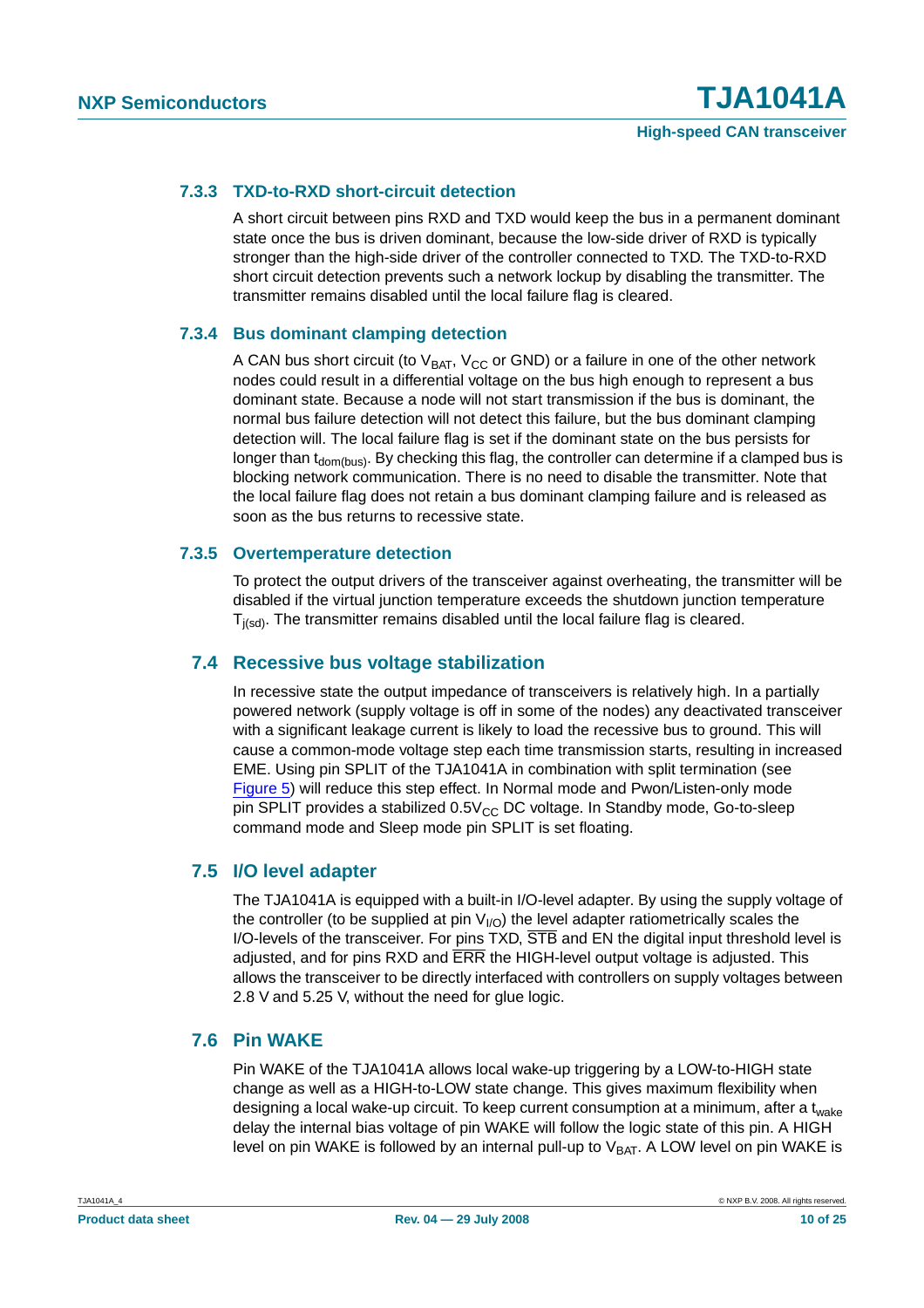followed by an internal pull-down towards GND. To ensure EMI performance in applications not using local wake-up it is recommended to connect pin WAKE to pin  $V_{BAT}$ or to pin GND.

# <span id="page-10-3"></span>**8. Limiting values**

| Symbol                  | <b>Parameter</b>                                                        | <b>Conditions</b>                                 |       | Min                  | <b>Max</b>      | Unit              |
|-------------------------|-------------------------------------------------------------------------|---------------------------------------------------|-------|----------------------|-----------------|-------------------|
| $V_{CC}$                | DC voltage on pin V <sub>CC</sub>                                       | no time limit                                     |       | $-0.3$               | $+6$            | $\vee$            |
|                         |                                                                         | operating range                                   |       | 4.75                 | 5.25            | V                 |
| V <sub>I/O</sub>        | DC voltage on pin V <sub>I/O</sub>                                      | no time limit                                     |       | $-0.3$               | $+6$            | V                 |
|                         |                                                                         | operating range                                   |       | 2.8                  | 5.25            | $\vee$            |
| V <sub>BAT</sub>        | DC voltage on pin V <sub>BAT</sub>                                      | no time limit                                     |       | $-0.3$               | +40             | $\vee$            |
|                         |                                                                         | operating range                                   |       | 5                    | 27              | V                 |
|                         |                                                                         | load dump                                         |       | $\blacksquare$       | 40              | V                 |
| VTXD                    | DC voltage on pin TXD                                                   |                                                   |       | $-0.3$               | $V_{I/O} + 0.3$ | V                 |
| V <sub>RXD</sub>        | DC voltage on pin RXD                                                   |                                                   |       | $-0.3$               | $V_{I/O}$ + 0.3 | V                 |
| <b>V<sub>STB</sub></b>  | DC voltage on pin STB                                                   |                                                   |       | $-0.3$               | $V_{I/O}$ + 0.3 | V                 |
| $V_{EN}$                | DC voltage on pin EN                                                    |                                                   |       | $-0.3$               | $V_{I/O}$ + 0.3 | $\vee$            |
| <b>VERR</b>             | DC voltage on pin ERR                                                   |                                                   |       | $-0.3$               | $V_{I/O}$ + 0.3 | V                 |
| <b>V<sub>INH</sub></b>  | DC voltage on pin INH                                                   |                                                   |       | $-0.3$               | $V_{BAT} + 0.3$ | V                 |
| <b>V</b> WAKE           | DC voltage on pin WAKE                                                  |                                                   |       | $-0.3$               | $V_{BAT} + 0.3$ | V                 |
| <b>I</b> WAKE           | DC current on pin WAKE                                                  |                                                   |       |                      | $-15$           | mA                |
| <b>V<sub>CANH</sub></b> | DC voltage on pin CANH                                                  | $0 < V_{CC} < 5.25$ V; no time limit              |       | $-27$                | +40             | V                 |
| <b>V<sub>CANL</sub></b> | DC voltage on pin CANL                                                  | $0 < V_{CC}$ < 5.25 V; no time limit              |       | $-27$                | $+40$           | V                 |
| V <sub>SPLIT</sub>      | DC voltage on pin SPLIT                                                 | $0 < V_{CC}$ < 5.25 V; no time limit              |       | $-27$                | $+40$           | $\vee$            |
| $V_{\text{trt}}$        | transient voltages on pins<br>CANH, CANL, SPLIT<br>and V <sub>BAT</sub> | according to ISO 7637;<br>see Figure 6            |       | $-200$               | $+200$          | V                 |
| $V_{\text{esd}}$        | electrostatic discharge                                                 | Human Body Model (HBM)                            | $[1]$ |                      |                 |                   |
|                         | voltage                                                                 | pins CANH, CANL and<br><b>SPLIT</b>               |       | $-6$                 | $+6$            | kV                |
|                         |                                                                         | pins TXD, RXD, V <sub>I/O</sub> and<br><b>STB</b> |       | $-3$                 | $+3$            | kV                |
|                         |                                                                         | all other pins                                    |       | $-4$                 | $+4$            | kV                |
|                         |                                                                         | Machine Model (MM)                                |       | $\frac{[2]}{2}$ -200 | $+200$          | V                 |
| $T_{\nu j}$             | virtual junction<br>temperature                                         |                                                   |       | $\frac{[3]}{2}$ -40  | $+150$          | $^{\circ}C$       |
| $T_{\text{stg}}$        | storage temperature                                                     |                                                   |       | $-55$                | $+150$          | $^\circ \text{C}$ |

<span id="page-10-0"></span>[1] Equivalent to discharging a 100 pF capacitor via a 1.5 kΩ series resistor (6 kV level with pin GND connected to ground).

<span id="page-10-1"></span>[2] Equivalent to discharging a 200 pF capacitor via a 0.75 µH series inductor and a 10 Ω series resistor.

<span id="page-10-2"></span>[3] Junction temperature in accordance with IEC 60747-1. An alternative definition is:  $T_{\rm{vj}}$  = T<sub>amb</sub> + P  $\times$  R<sub>th(vj-amb)</sub>, where R<sub>th(vj-amb)</sub> is a fixed value. The rating for T<sub>vj</sub> limits the allowable combinations of power dissipation (P) and ambient temperature  $(T_{\mathsf{amb}})$ .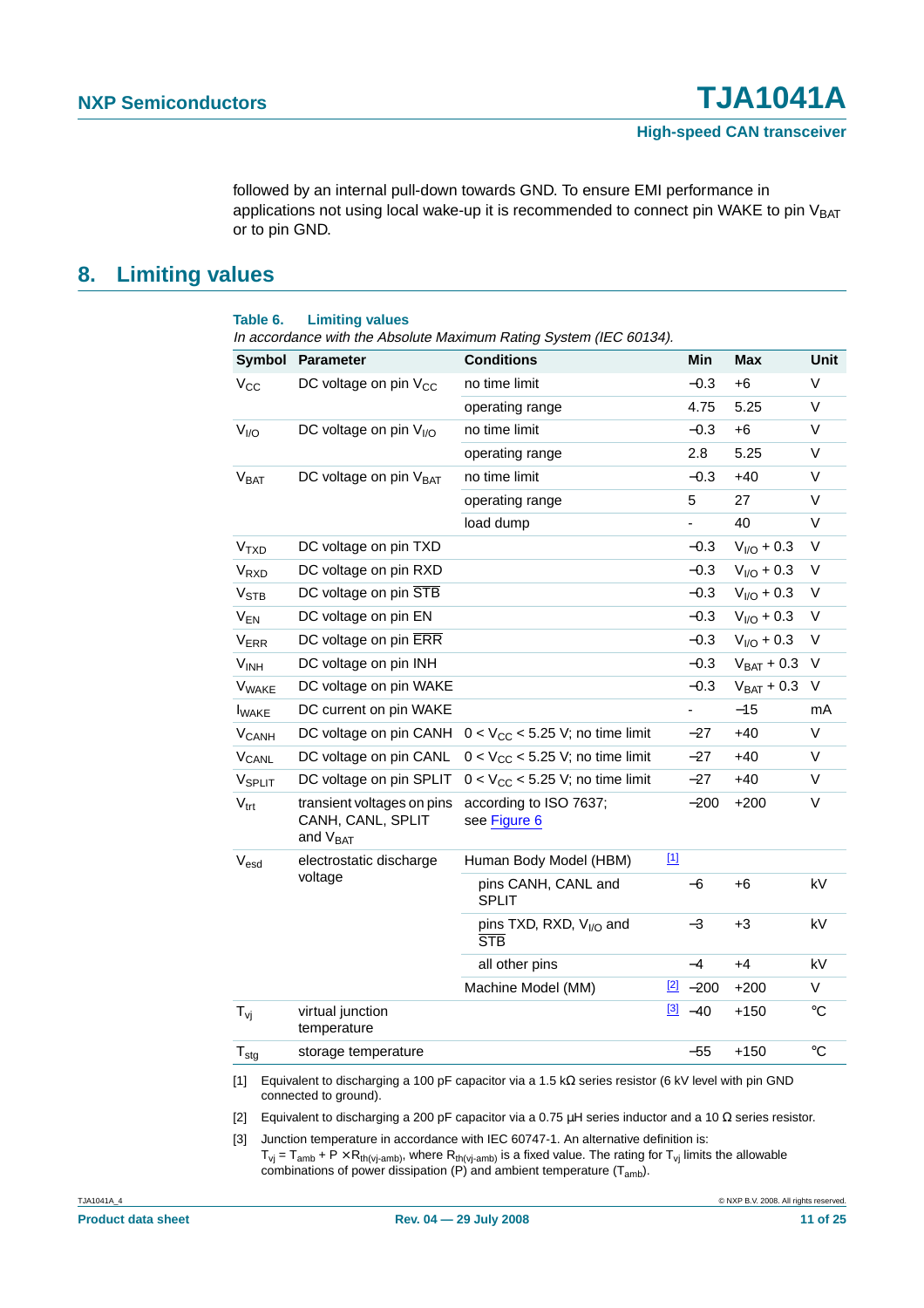# <span id="page-11-1"></span>**9. Thermal characteristics**

| Table 7.      | <b>Thermal characteristics</b>                                 |                   |     |      |
|---------------|----------------------------------------------------------------|-------------------|-----|------|
| Symbol        | <b>Parameter</b>                                               | <b>Conditions</b> | Typ | Unit |
| $R_{th(i-a)}$ | thermal resistance from junction<br>to ambient in SO14 package | in free air       | 120 | K/W  |
| $R_{th(i-s)}$ | thermal resistance from junction<br>to substrate of bare die   | in free air       | 40  | K/W  |

# <span id="page-11-2"></span>**10. Characteristics**

#### <span id="page-11-0"></span>**Table 8. Characteristics**

 $V_{CC}$  = 4.75 V to 5.25 V; V $_{\it V/O}$  = 2.8 V to V $_{CC}$ ; V $_{\it BAT}$  = 5 V to 27 V; R<sub>L</sub> = 60 Ω; T<sub>vj</sub> = −40 °C to +150 °C; unless otherwise specified; all voltages are defined with respect to ground; positive currents flow into the device  $[1]$ .

| <b>Symbol</b>    | <b>Parameter</b>                                                                                                  | <b>Conditions</b>                                                                                   | Min                 | <b>Typ</b>     | <b>Max</b>          | Unit    |
|------------------|-------------------------------------------------------------------------------------------------------------------|-----------------------------------------------------------------------------------------------------|---------------------|----------------|---------------------|---------|
|                  | Supplies (pins V <sub>BAT</sub> , V <sub>CC</sub> and V <sub>VO</sub> )                                           |                                                                                                     |                     |                |                     |         |
| $V_{CC(sleep)}$  | $V_{\text{CC}}$ undervoltage detection $V_{\text{BAT}} = 12 \text{ V}$ (fail-safe)<br>level for forced Sleep mode |                                                                                                     | 2.75                | 3.3            | 4.5                 | $\vee$  |
| $V_{I/O(sleep)}$ | $V_{I/O}$ undervoltage detection<br>level for forced Sleep mode                                                   |                                                                                                     | 0.5                 | 1.5            | $\overline{2}$      | $\vee$  |
| $V_{BAT(stb)}$   | V <sub>BAT</sub> voltage level for<br>fail-safe fallback mode                                                     | $V_{CC}$ = 5 V (fail-safe)                                                                          | 2.75                | 3.3            | 4.5                 | $\vee$  |
| VBAT(pwon)       | $VBAT$ voltage level for<br>setting pwon flag                                                                     | $V_{CC} = 0 V$                                                                                      | 2.5                 | 3.3            | 4.1                 | $\vee$  |
| $I_{\rm CC}$     | V <sub>CC</sub> input current                                                                                     | normal mode; $V_{TXD} = 0$ V (dominant)                                                             | 25                  | 55             | 80                  | mA      |
|                  |                                                                                                                   | normal or pwon/listen-only mode;<br>$VTXD = VI/O$ (recessive)                                       | $\overline{2}$      | 6              | 10                  | mA      |
|                  |                                                                                                                   | standby or sleep mode                                                                               | $\blacksquare$      | $\mathbf{1}$   | 10                  | $\mu$ A |
| I <sub>VO</sub>  | $V_{I/O}$ input current                                                                                           | normal mode; $V_{TXD} = 0$ V (dominant)                                                             | 100                 | 350            | 1000                | μA      |
|                  |                                                                                                                   | normal or pwon/listen-only mode;<br>$VTXD = VI/O$ (recessive)                                       | 15                  | 80             | 200                 | μA      |
|                  |                                                                                                                   | standby or sleep mode                                                                               | $\blacksquare$      | $\mathbf 0$    | 5                   | μA      |
| $I_{\text{BAT}}$ | $VBAT$ input current                                                                                              | normal or pwon/listen-only mode                                                                     | 15                  | 30             | 40                  | $\mu A$ |
|                  |                                                                                                                   | standby mode; $V_{CC}$ > 4.75 V;<br>$V_{I/O}$ = 2.8 V;<br>$V_{INH}$ = $V_{WAKE}$ = $V_{BAT}$ = 12 V | 10                  | 20             | 30                  | μA      |
|                  |                                                                                                                   | sleep mode; $V_{INH} = V_{CC} = V_{I/O} = 0 V$ ;<br>$V_{\text{WAKE}} = V_{\text{BAT}} = 12 V$       | 10                  | 20             | 30                  | μA      |
|                  | <b>Transmitter data input (pin TXD)</b>                                                                           |                                                                                                     |                     |                |                     |         |
| V <sub>IH</sub>  | HIGH-level input voltage                                                                                          |                                                                                                     | 0.7V <sub>I/O</sub> |                | $V_{CC}$ + 0.3 V    |         |
| $V_{IL}$         | LOW-level input voltage                                                                                           |                                                                                                     | $-0.3$              | $\blacksquare$ | 0.3V <sub>I/O</sub> | V       |
| I <sub>IH</sub>  | <b>HIGH-level input current</b>                                                                                   | normal or pwon/listen-only mode;<br>$VTXD = VI/O$                                                   | $-5$                | $\mathbf 0$    | $+5$                | μA      |
| I <sub>IL</sub>  | LOW-level input current                                                                                           | normal or pwon/listen-only mode;<br>$VTXD = 0.3VI/O$                                                | $-70$               | $-250$         | $-500$              | μA      |
| $C_i$            | input capacitance                                                                                                 | not tested                                                                                          |                     | 5              | 10                  | pF      |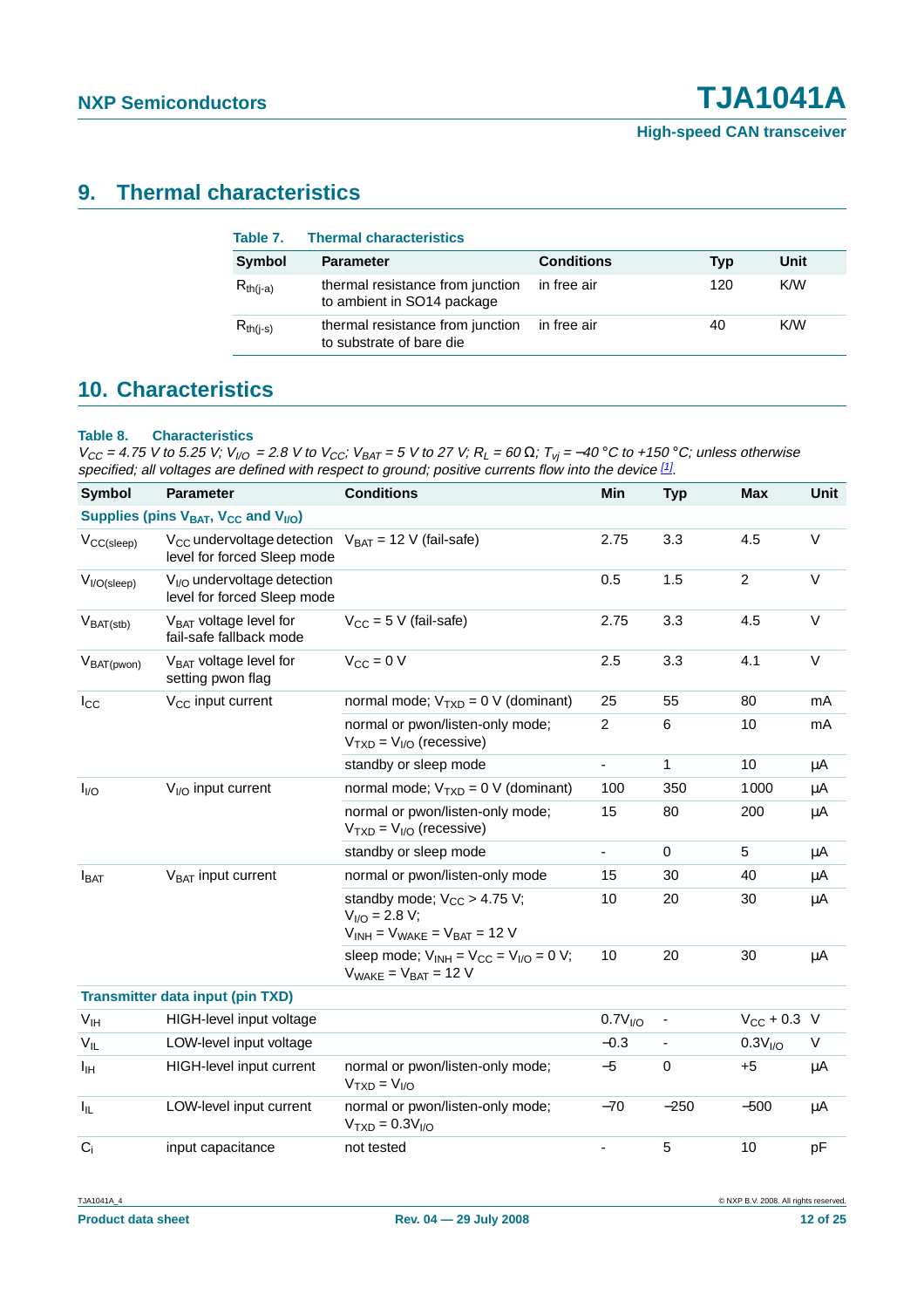### **Table 8. Characteristics** …continued

 $V_{CC}$  = 4.75 V to 5.25 V; V $_{\it I/O}$  = 2.8 V to V $_{CC}$ ; V $_{\it BAT}$  = 5 V to 27 V; R $_{\it L}$  = 60 Ω; T $_{\it VI}$  = −40 °C to +150 °C; unless otherwise specified; all voltages are defined with respect to ground; positive currents flow into the device  $[1]$ 

| Symbol              | <b>Parameter</b>                                                           | <b>Conditions</b>                                           | Min                     | <b>Typ</b>                              | <b>Max</b>          | Unit    |
|---------------------|----------------------------------------------------------------------------|-------------------------------------------------------------|-------------------------|-----------------------------------------|---------------------|---------|
|                     | <b>Receiver data output (pin RXD)</b>                                      |                                                             |                         |                                         |                     |         |
| I <sub>OH</sub>     | HIGH-level output current                                                  | $V_{RXD} = V_{I/O} - 0.4 V$ ; $V_{I/O} = V_{CC}$            | $-1$                    | $-3$                                    | $-6$                | mA      |
| $I_{OL}$            | LOW-level output current                                                   | $V_{RXD} = 0.4 V$ ; $V_{TXD} = V_{I/O}$ ;<br>bus dominant   | $\overline{2}$          | 5                                       | 12                  | mA      |
|                     | Standby and enable control inputs (pins STB and EN)                        |                                                             |                         |                                         |                     |         |
| V <sub>IH</sub>     | HIGH-level input voltage                                                   |                                                             | 0.7V <sub>I/O</sub>     | $\overline{\phantom{0}}$                | $V_{CC}$ + 0.3 V    |         |
| $V_{IL}$            | LOW-level input voltage                                                    |                                                             | $-0.3$                  | ۰                                       | 0.3V <sub>I/O</sub> | V       |
| Iін                 | HIGH-level input current                                                   | $V_{STB} = V_{EN} = 0.7 V_{I/O}$                            | $\mathbf{1}$            | 4                                       | 10                  | $\mu$ A |
| Ι'n.                | LOW-level input current                                                    | $V_{\text{STB}} = V_{\text{EN}} = 0 V$                      | ٠                       | $\mathbf 0$                             | $-1$                | μA      |
|                     | Error and power-on indication output (pin ERR)                             |                                                             |                         |                                         |                     |         |
| $I_{OH}$            | HIGH-level output current                                                  | $V_{ERR} = V_{I/O} - 0.4 V$ ; $V_{I/O} = V_{CC}$            | -4                      | $-20$                                   | $-50$               | μA      |
| $I_{OL}$            | LOW-level output current                                                   | $V_{ERR} = 0.4 V$                                           | 0.1                     | 0.2                                     | 0.35                | mA      |
|                     | <b>Local wake-up input (pin WAKE)</b>                                      |                                                             |                         |                                         |                     |         |
| Iщ                  | HIGH-level input current                                                   | $V_{\text{WAKE}} = V_{\text{BAT}} - 1.9 V$                  | $-1$                    | $-5$                                    | $-10$               | μA      |
| Ι'n.                | LOW-level input current                                                    | $V_{\text{WAKE}} = V_{\text{BAT}} - 3.1 V$                  | $\mathbf{1}$            | 5                                       | 10                  | $\mu$ A |
| $V_{th}$            | threshold voltage                                                          | $V_{\text{STB}} = 0 V$                                      |                         | $V_{BAT} - 3 V_{BAT} - 2.5 V_{BAT} - 2$ |                     | V       |
|                     | <b>Inhibit output (pin INH)</b>                                            |                                                             |                         |                                         |                     |         |
| $\Delta V_H$        | HIGH-level voltage drop                                                    | $I_{INH} = -0.18$ mA                                        | 0.05                    | 0.2                                     | 0.8                 | V       |
| $  \cdot  $         | leakage current                                                            | sleep mode                                                  |                         | $\mathbf 0$                             | 5                   | μA      |
|                     | <b>Bus lines (pins CANH and CANL)</b>                                      |                                                             |                         |                                         |                     |         |
| $V_{O(dom)}$        | dominant output voltage                                                    | $VTXD = 0 V$                                                |                         |                                         |                     |         |
|                     |                                                                            | pin CANH                                                    | 3                       | 3.6                                     | 4.25                | V       |
|                     |                                                                            | pin CANL                                                    | 0.5                     | 1.4                                     | 1.75                | V       |
| $V_{O(dom)(m)}$     | matching of dominant<br>output voltage<br>$(V_{CC} - V_{CANH} - V_{CANL})$ |                                                             | $-0.1$                  |                                         | $+0.15$             | V       |
| $V_{O(di)(bus)}$    | differential bus output<br>voltage $(V_{CANH} - V_{CANL})$                 | $VTXD = 0 V (dominant);$<br>$45 \Omega < R_L < 65 \Omega$   | 1.5                     |                                         | 3.0                 | V       |
|                     |                                                                            | $VTXD = VI/O$ (recessive); no load                          | $-50$                   | $\overline{\phantom{0}}$                | $+50$               | mV      |
| $V_{O(reces)}$      | recessive output voltage                                                   | normal or pwon/listen-only mode;<br>$VTXD = VI/O$ ; no load | $\overline{\mathbf{c}}$ | $0.5V_{CC}$                             | 3                   | V       |
|                     |                                                                            | standby or sleep mode; no load                              | $-0.1$                  | 0                                       | $+0.1$              | V       |
| I <sub>O</sub> (sc) | short-circuit output current                                               | $VTXD = 0 V (dominant)$                                     |                         |                                         |                     |         |
|                     |                                                                            | pin CANH; $V_{CANH} = 0 V$                                  | $-40$                   | $-70$                                   | $-95$               | mA      |
|                     |                                                                            | pin CANL; $V_{CANL} = 40 V$                                 | 40                      | 70                                      | 95                  | mA      |
| $I_{O(reces)}$      | recessive output current                                                   | $-27$ V < $V_{\text{CAN}}$ < 32 V                           | $-2.5$                  | ۰                                       | $+2.5$              | mA      |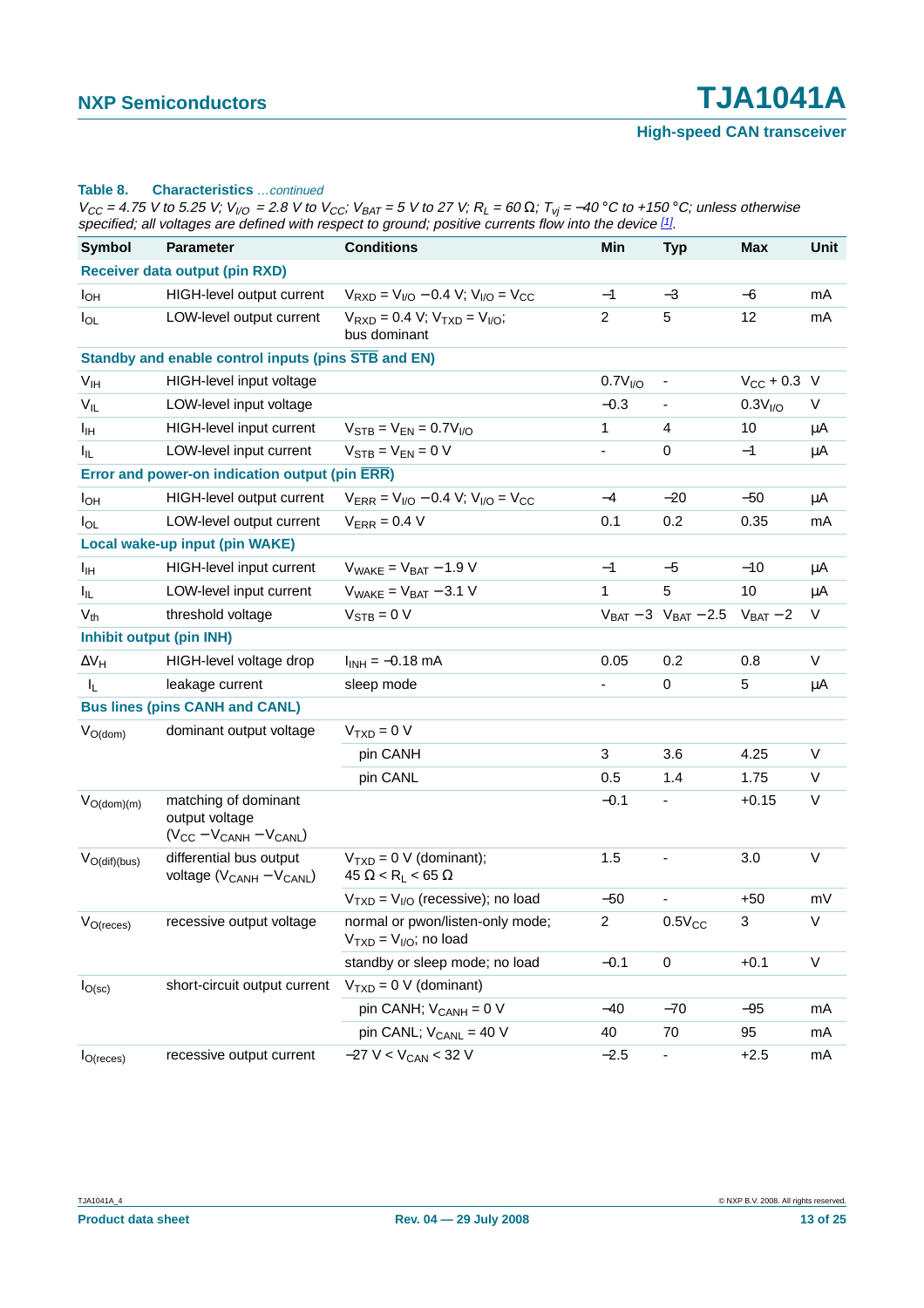### **High-speed CAN transceiver**

### **Table 8. Characteristics** …continued

 $V_{CC}$  = 4.75 V to 5.25 V; V $_{\it I/O}$  = 2.8 V to V $_{CC}$ ; V $_{\it BAT}$  = 5 V to 27 V; R $_{\it L}$  = 60 Ω; T $_{\it VI}$  = −40 °C to +150 °C; unless otherwise specified; all voltages are defined with respect to ground; positive currents flow into the device  $[1]$ 

| Symbol                         | <b>Parameter</b>                                                                                                     | <b>Conditions</b>                                                                                                               | Min                      | <b>Typ</b>                   | <b>Max</b>  | <b>Unit</b> |
|--------------------------------|----------------------------------------------------------------------------------------------------------------------|---------------------------------------------------------------------------------------------------------------------------------|--------------------------|------------------------------|-------------|-------------|
| $V_{diff(th)}$                 | differential receiver<br>threshold voltage                                                                           | normal or pwon/listen-only mode<br>(see Figure 7);<br>$-12$ V < V <sub>CANH</sub> < 12 V;<br>$-12$ V < V <sub>CANL</sub> < 12 V | 0.5                      | 0.7                          | 0.9         | V           |
|                                |                                                                                                                      | standby or sleep mode;<br>$-12$ V < V <sub>CANH</sub> < 12 V;<br>$-12$ V < V <sub>CANL</sub> < 12 V                             | 0.4                      | 0.7                          | 1.15        | V           |
| $V_{\text{hys(dif)}}$          | differential receiver<br>hysteresis voltage                                                                          | normal or pwon/listen-only mode<br>(see Figure 7);<br>$-12$ V < V <sub>CANH</sub> < 12 V;<br>$-12$ V < V <sub>CANL</sub> < 12 V | 50                       | 70                           | 100         | mV          |
| Iц                             | input leakage current                                                                                                | $V_{CC}$ = 0 V $V_{CANH}$ = $V_{CANL}$ = 5 V                                                                                    | 100                      | 170                          | 250         | μA          |
| $R_{i \, \text{(cm)}}$         | common-mode input<br>resistance                                                                                      |                                                                                                                                 | 15                       | 25                           | 35          | k $\Omega$  |
| $R_{i(cm)(m)}$                 | common-mode input<br>resistance matching                                                                             | $V_{CANH} = V_{CANL}$                                                                                                           | $-3$                     | 0                            | $+3$        | $\%$        |
| $R_{i(dif)}$                   | differential input resistance                                                                                        |                                                                                                                                 | 25                       | 50                           | 75          | $k\Omega$   |
| $C_{i(cm)}$                    | common-mode input<br>capacitance                                                                                     | $VTXD = VCC; not tested$                                                                                                        |                          |                              | 20          | pF          |
| $C_{i\left(\text{dif}\right)}$ | differential input<br>capacitance                                                                                    | $VTXD = VCC; not tested$                                                                                                        | $\overline{\phantom{0}}$ | $\qquad \qquad \blacksquare$ | 10          | pF          |
| $R_{sc(bus)}$                  | detectable short-circuit<br>resistance between bus<br>lines and V <sub>BAT</sub> , V <sub>CC</sub> and<br><b>GND</b> | normal mode                                                                                                                     | 0                        |                              | 50          | $\Omega$    |
|                                | <b>Common-mode stabilization output (pin SPLIT)</b>                                                                  |                                                                                                                                 |                          |                              |             |             |
| $V_{o}$                        | output voltage                                                                                                       | normal or pwon/listen-only mode;<br>$-500 \mu A < I_{SPLIT} < 500 \mu A$                                                        | $0.3V_{CC}$              | $0.5V_{CC}$                  | $0.7V_{CC}$ | V           |
| $ I_L $                        | leakage current                                                                                                      | standby or sleep mode;<br>$-22$ V < $V_{SPLIT}$ < 35 V                                                                          |                          | 0                            | 5           | μA          |
|                                | Timing characteristics; see Figure 8) and 9                                                                          |                                                                                                                                 |                          |                              |             |             |
| $t_{d(TXD-BUSon)}$             | delay TXD to bus active                                                                                              | normal mode                                                                                                                     | 25                       | 70                           | 110         | ns          |
| $t_{d(TXD-BUSoff)}$            | delay TXD to bus inactive                                                                                            | normal mode                                                                                                                     | 10                       | 50                           | 95          | ns          |
| $t_{d(BUSon-RXD)}$             | delay bus active to RXD                                                                                              | normal or pwon/listen-only mode                                                                                                 | 15                       | 65                           | 115         | ns          |
| $t_{d(BUSoff-RXD)}$            | delay bus inactive to RXD                                                                                            | normal or pwon/listen-only mode                                                                                                 | 35                       | 100                          | 160         | ns          |
| $tpD(TXD-RXD)$                 | propagation delay TXD to<br><b>RXD</b>                                                                               | $V_{STB} = 0 V$                                                                                                                 | 40                       | ÷,                           | 255         | ns          |
| $t_{UV(VCC)}$                  | undervoltage detection<br>time on $V_{CC}$                                                                           |                                                                                                                                 | 5                        | 10                           | 12.5        | ms          |
| $t_{UV(VI/O)}$                 | undervoltage detection<br>time on $V_{I/O}$                                                                          |                                                                                                                                 | 5                        | 10                           | 12.5        | ms          |
| $t_{\text{dom(TXD)}}$          | TXD dominant time-out                                                                                                | $VTXD = 0 V$                                                                                                                    | 300                      | 600                          | 1000        | μs          |
| $t_{dom(bus)}$                 | bus dominant time-out                                                                                                | $V_{\text{dif}} > 0.9 V$                                                                                                        | 300                      | 600                          | 1000        | μs          |
| $t_{h(min)}$                   | minimum hold time of<br>go-to-sleep command                                                                          |                                                                                                                                 | 20                       | 35                           | 50          | $\mu$ s     |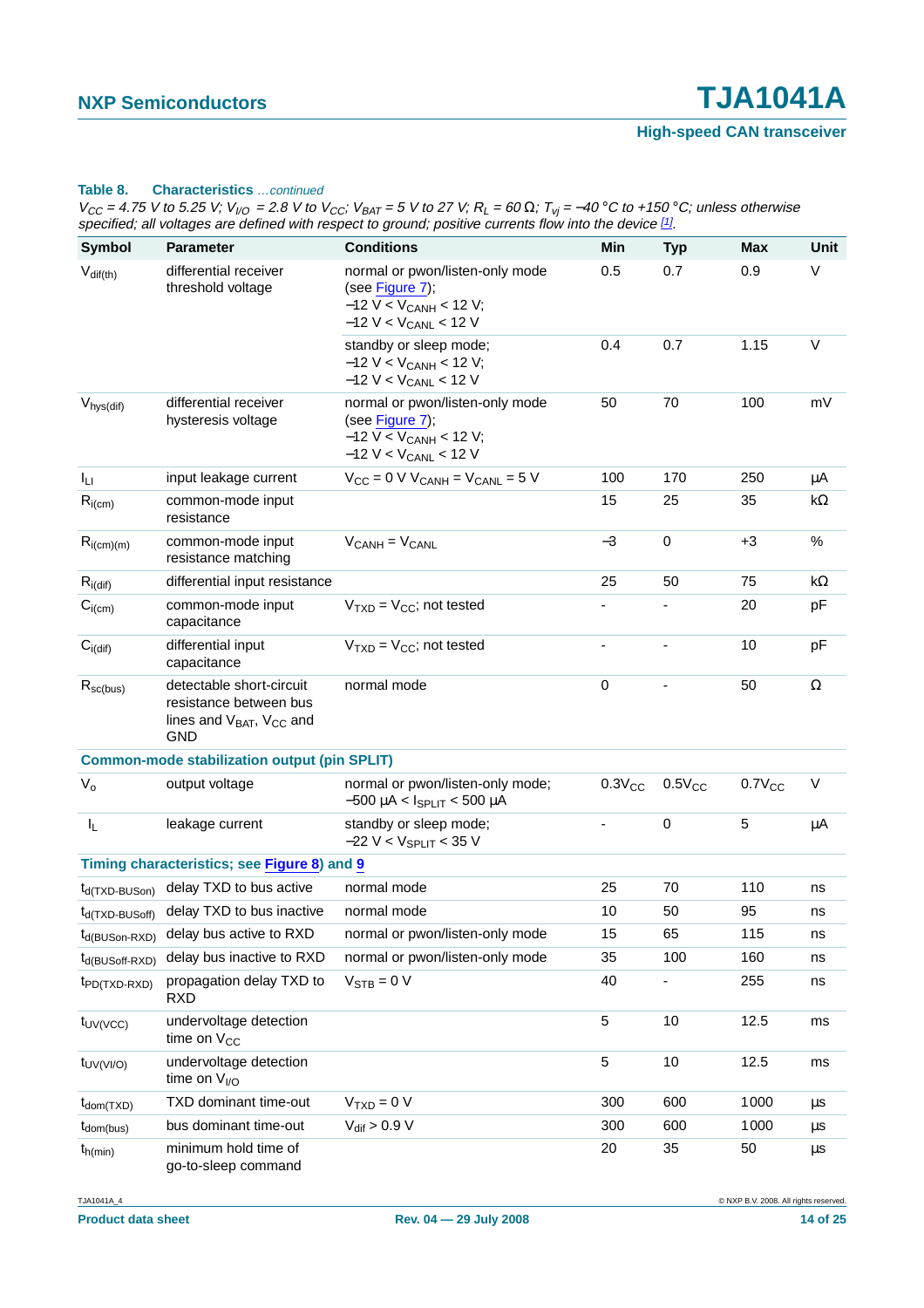### **Table 8. Characteristics** …continued

 $V_{CC}$  = 4.75 V to 5.25 V;  $V_{V/O}$  = 2.8 V to  $V_{CC}$ ;  $V_{BAT}$  = 5 V to 27 V; R<sub>L</sub> = 60  $\Omega$ ; T<sub>vj</sub> = -40 °C to +150 °C; unless otherwise specified; all voltages are defined with respect to ground; positive currents flow into the device [1].

| <b>Symbol</b>           | <b>Parameter</b>                                                    | <b>Conditions</b>                                      | Min  | <b>Typ</b> | <b>Max</b> | Unit    |  |
|-------------------------|---------------------------------------------------------------------|--------------------------------------------------------|------|------------|------------|---------|--|
| t <sub>BUSdom</sub>     | dominant time for wake-up<br>via bus                                | standby or sleep mode; $V_{\text{BAT}} = 12$ V         | 0.75 | 1.75       | 5          | $\mu$ s |  |
| t <sub>BUSrec</sub>     | recessive time for wake-up<br>via bus                               | standby or sleep mode; $V_{\text{BAT}} = 12 \text{ V}$ | 0.75 | 1.75       | 5          | μs      |  |
| $t_{\text{wake}}$       | minimum wake-up time<br>after receiving a falling or<br>rising edge | standby or sleep mode; $V_{BAT} = 12$ V                | 5    | 25         | 50         | $\mu$ s |  |
| <b>Thermal shutdown</b> |                                                                     |                                                        |      |            |            |         |  |
| $T_{j(sd)}$             | shutdown junction<br>temperature                                    |                                                        | 155  | 165        | 180        | °C      |  |

<span id="page-14-1"></span>[1] All parameters are guaranteed over the virtual junction temperature range by design, but only 100 % tested at  $T_{amb} = 125$  °C for dies on wafer level and in addition to this, 100 % tested at T<sub>amb</sub> = 125 °C for cased products, unless specified otherwise. For bare dies, all parameters are only guaranteed with the reverse side of the die connected to ground.

# <span id="page-14-2"></span>**11. Application information**

<span id="page-14-0"></span>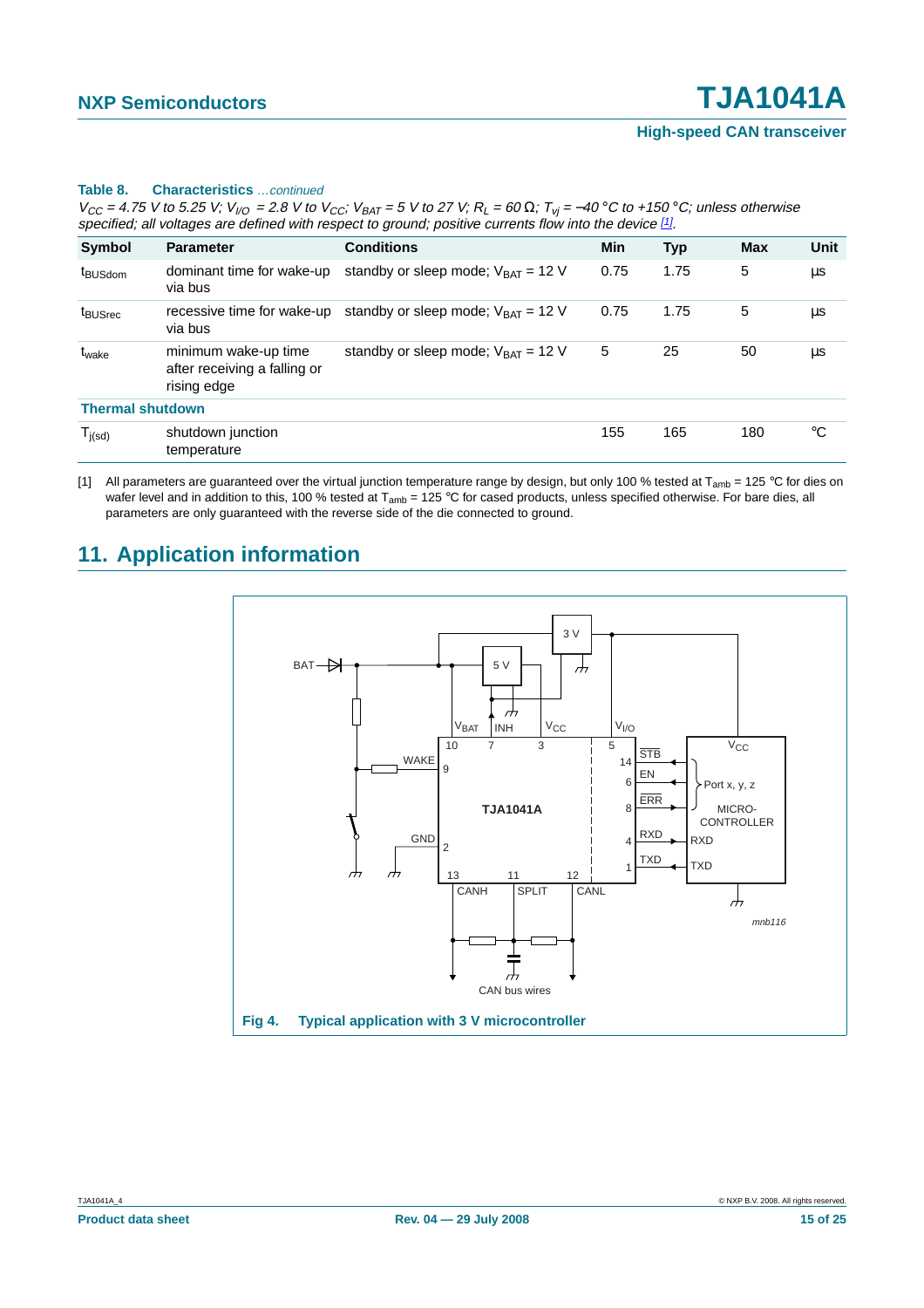**High-speed CAN transceiver**



# <span id="page-15-2"></span>**12. Test information**

<span id="page-15-1"></span><span id="page-15-0"></span>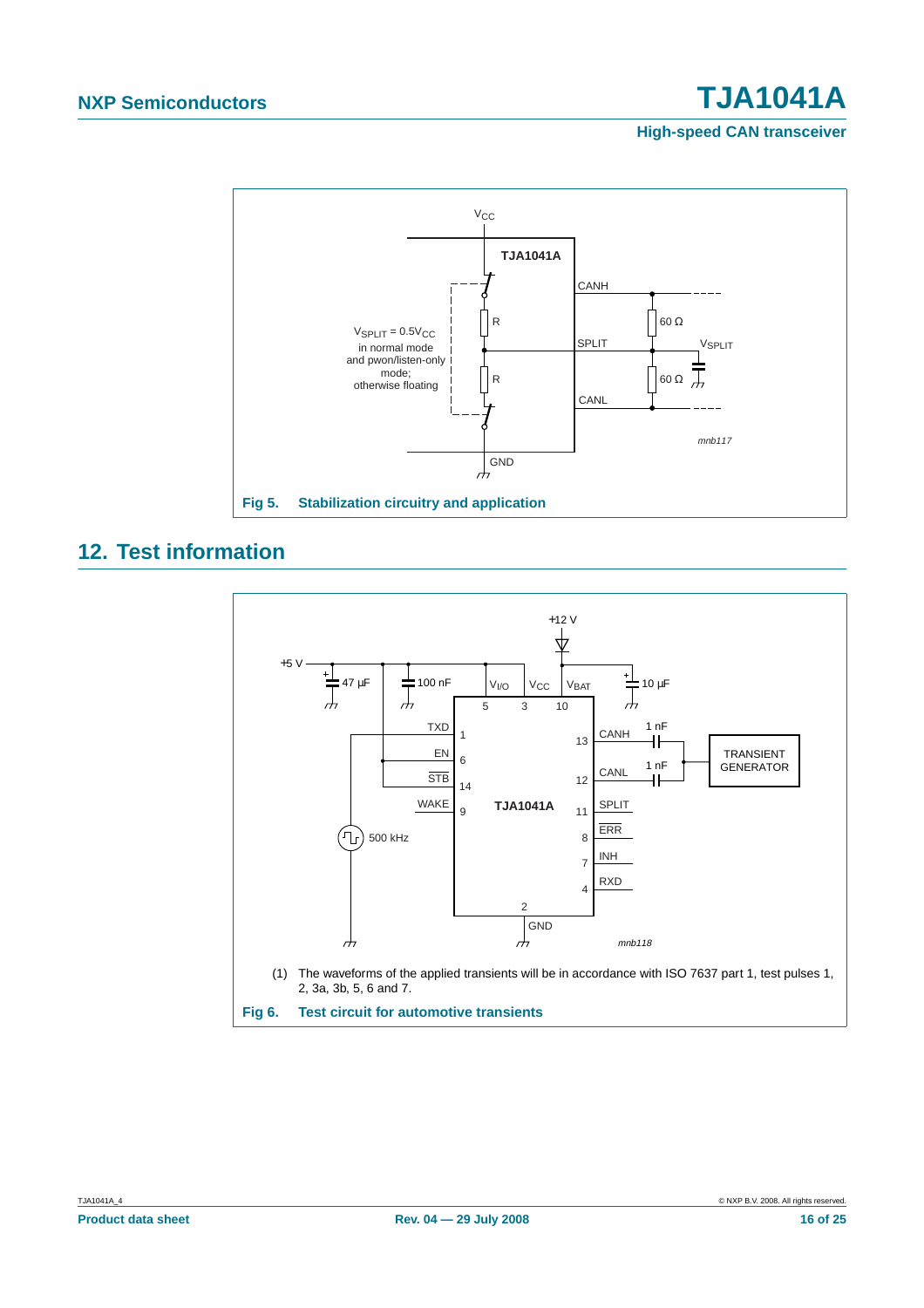**High-speed CAN transceiver**



<span id="page-16-1"></span><span id="page-16-0"></span>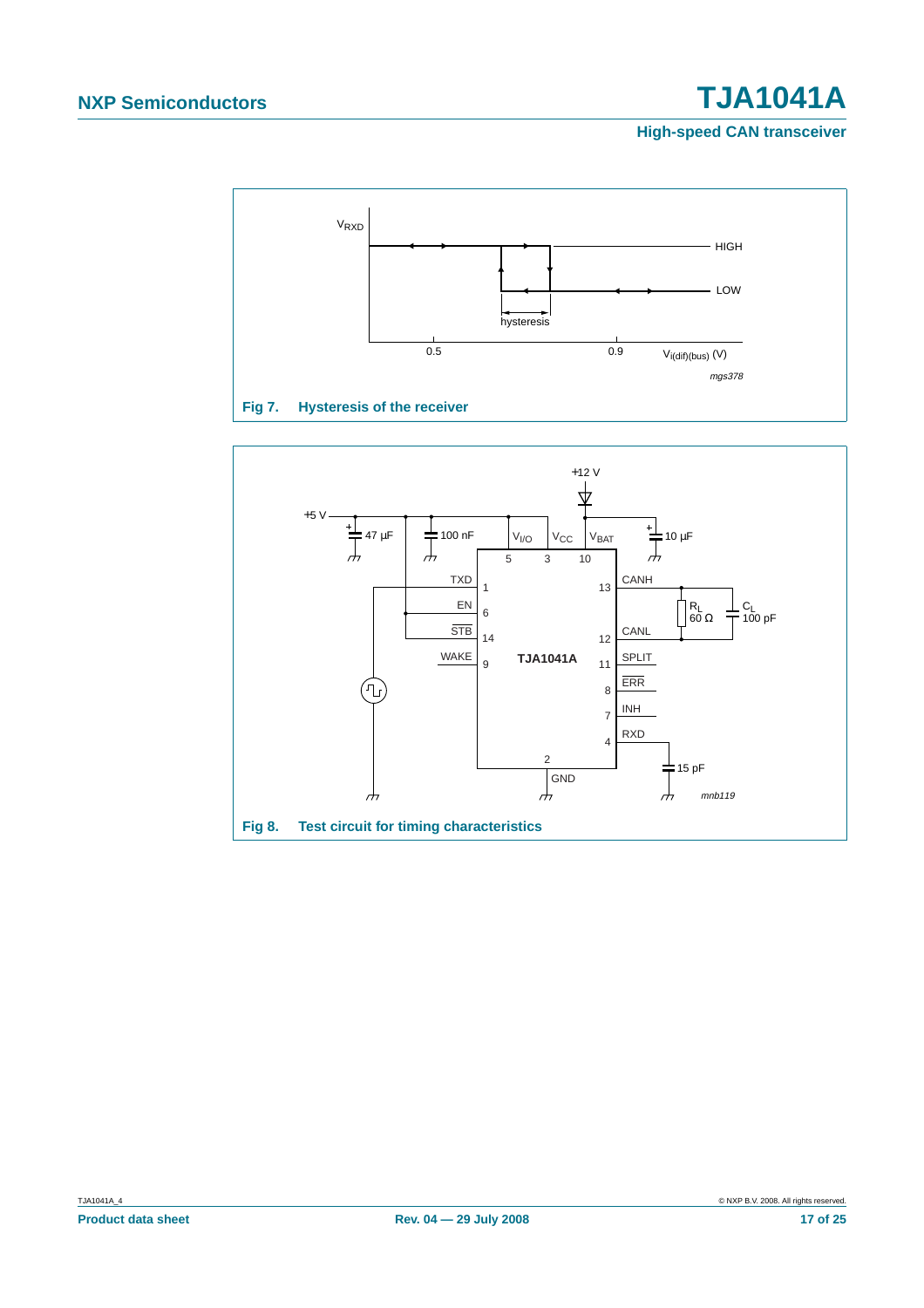**High-speed CAN transceiver**



### <span id="page-17-1"></span><span id="page-17-0"></span>**12.1 Quality information**

This product has been qualified in accordance with the Automotive Electronics Council (AEC) standard Q100 - Stress test qualification for integrated circuits, and is suitable for use in automotive applications.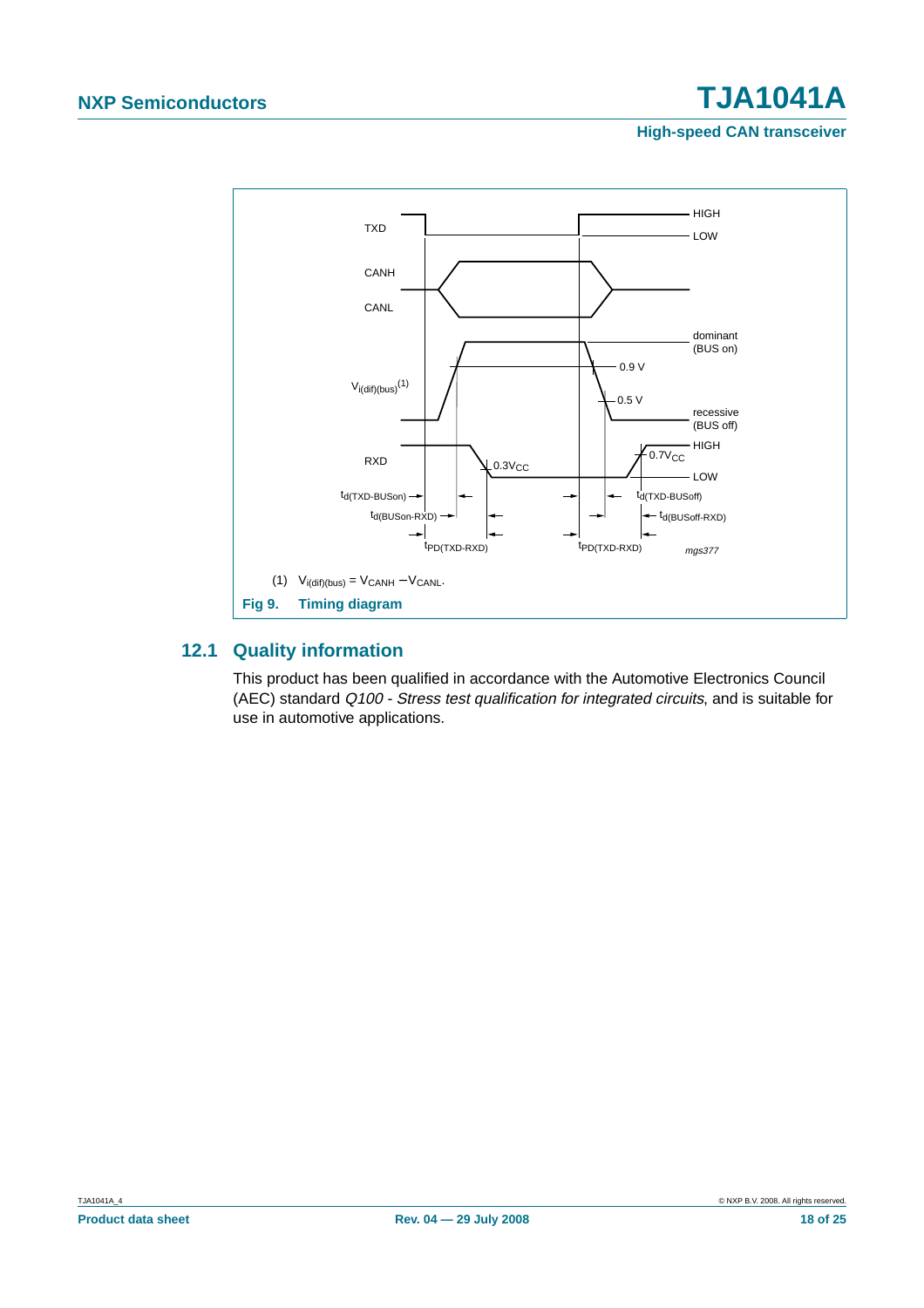**High-speed CAN transceiver**

# <span id="page-18-0"></span>**13. Package outline**



### **Fig 10. Package outline SOT108-1 (SO14)**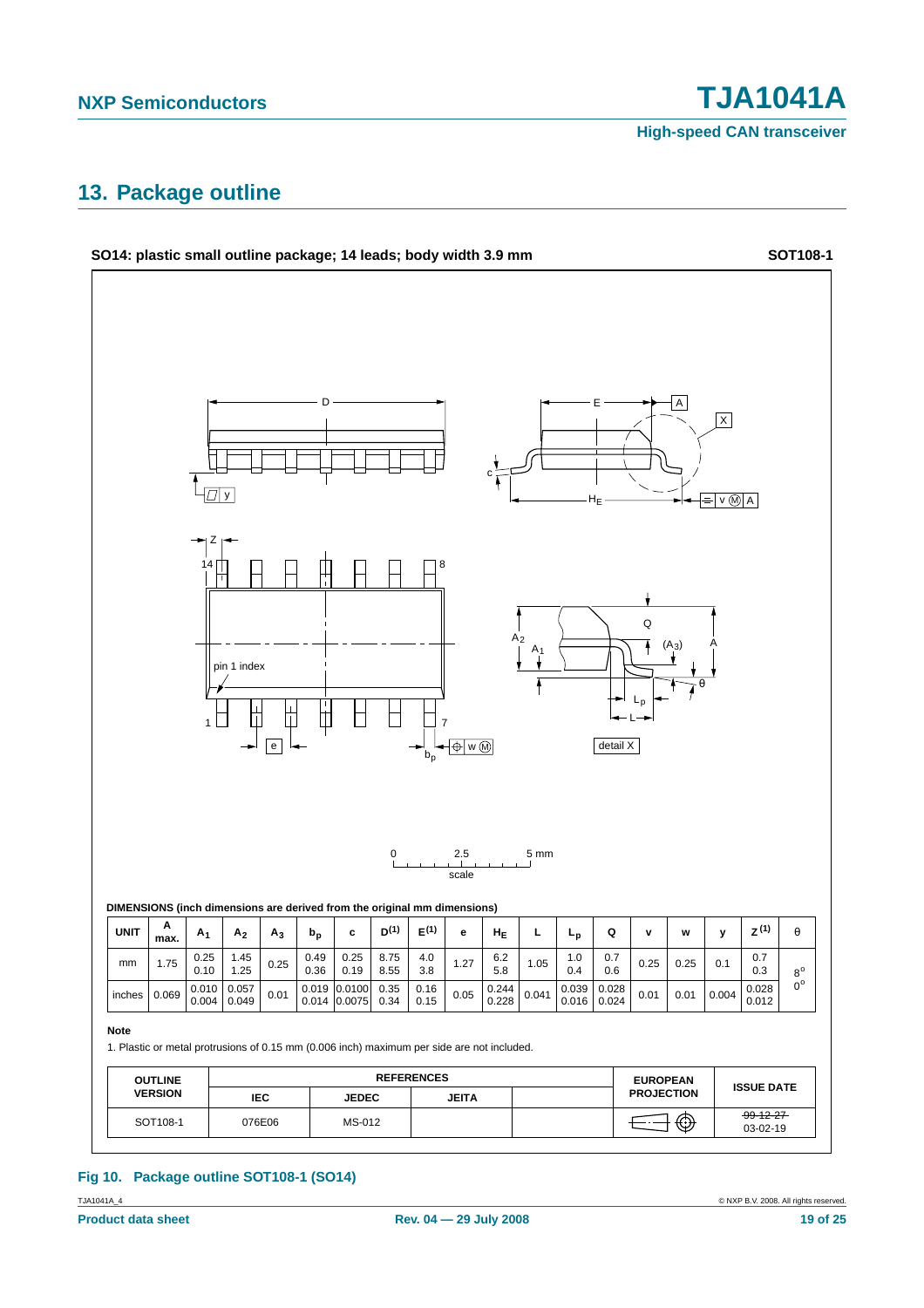# <span id="page-19-1"></span>**14. Bare die outline**



### **Table 9. Bonding pad locations**

| <b>Symbol</b>    | Pad             | Coordinates[1] |         |
|------------------|-----------------|----------------|---------|
|                  |                 | <b>X</b>       | y       |
| <b>TXD</b>       | $\mathbf{1}$    | 664.25         | 3004.5  |
| <b>GND</b>       | 2               | 75.75          | 3044.25 |
| $V_{CC}$         | 3               | 115.5          | 2573    |
| <b>RXD</b>       | 4               | 115.5          | 1862.75 |
| V <sub>I/O</sub> | 5               | 115.5          | 115.5   |
| EN               | 6               | 264.5          | 114     |
| <b>INH</b>       | $\overline{7}$  | 667.75         | 85      |
| <b>ERR</b>       | 8               | 1076.75        | 115.5   |
| <b>WAKE</b>      | 9               | 1765           | 85      |
| V <sub>BAT</sub> | 10              | 1765           | 792.5   |
| <b>SPLIT</b>     | 11              | 1765           | 1442.25 |
| CANL             | 12 <sup>2</sup> | 1765           | 2115    |
| <b>CANH</b>      | 13              | 1751           | 3002.5  |
| <b>STB</b>       | 14              | 940.75         | 3004.5  |

<span id="page-19-0"></span>[1] All x/y coordinates represent the position of the center of each pad (in  $\mu$ m) with respect to the left hand bottom corner of the top aluminium layer.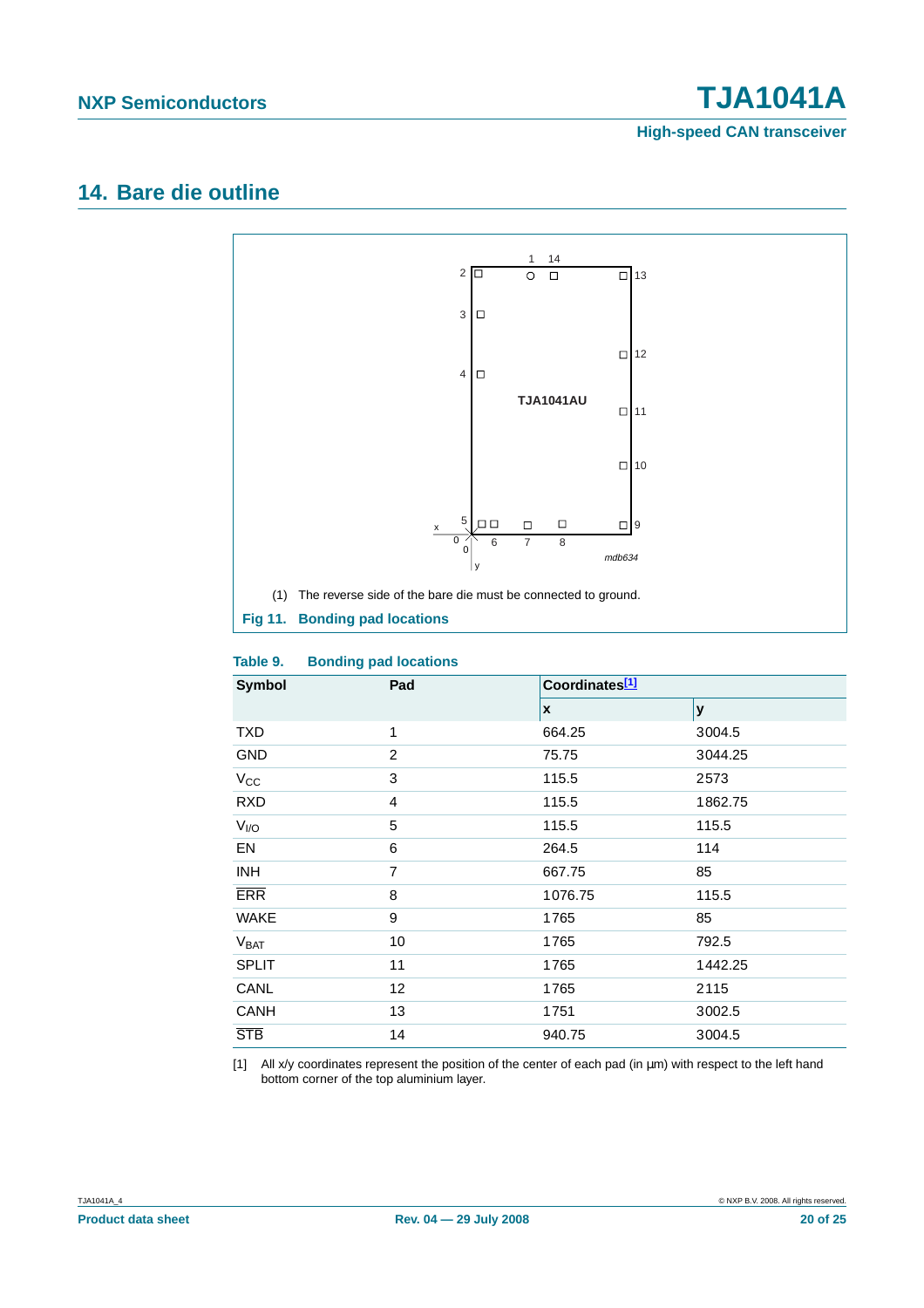# <span id="page-20-0"></span>**15. Soldering of SMD packages**

This text provides a very brief insight into a complex technology. A more in-depth account of soldering ICs can be found in Application Note AN10365 "Surface mount reflow soldering description".

### <span id="page-20-1"></span>**15.1 Introduction to soldering**

Soldering is one of the most common methods through which packages are attached to Printed Circuit Boards (PCBs), to form electrical circuits. The soldered joint provides both the mechanical and the electrical connection. There is no single soldering method that is ideal for all IC packages. Wave soldering is often preferred when through-hole and Surface Mount Devices (SMDs) are mixed on one printed wiring board; however, it is not suitable for fine pitch SMDs. Reflow soldering is ideal for the small pitches and high densities that come with increased miniaturization.

### <span id="page-20-2"></span>**15.2 Wave and reflow soldering**

Wave soldering is a joining technology in which the joints are made by solder coming from a standing wave of liquid solder. The wave soldering process is suitable for the following:

- **•** Through-hole components
- **•** Leaded or leadless SMDs, which are glued to the surface of the printed circuit board

Not all SMDs can be wave soldered. Packages with solder balls, and some leadless packages which have solder lands underneath the body, cannot be wave soldered. Also, leaded SMDs with leads having a pitch smaller than ~0.6 mm cannot be wave soldered, due to an increased probability of bridging.

The reflow soldering process involves applying solder paste to a board, followed by component placement and exposure to a temperature profile. Leaded packages, packages with solder balls, and leadless packages are all reflow solderable.

Key characteristics in both wave and reflow soldering are:

- **•** Board specifications, including the board finish, solder masks and vias
- **•** Package footprints, including solder thieves and orientation
- **•** The moisture sensitivity level of the packages
- **•** Package placement
- **•** Inspection and repair
- **•** Lead-free soldering versus SnPb soldering

### <span id="page-20-3"></span>**15.3 Wave soldering**

Key characteristics in wave soldering are:

- **•** Process issues, such as application of adhesive and flux, clinching of leads, board transport, the solder wave parameters, and the time during which components are exposed to the wave
- **•** Solder bath specifications, including temperature and impurities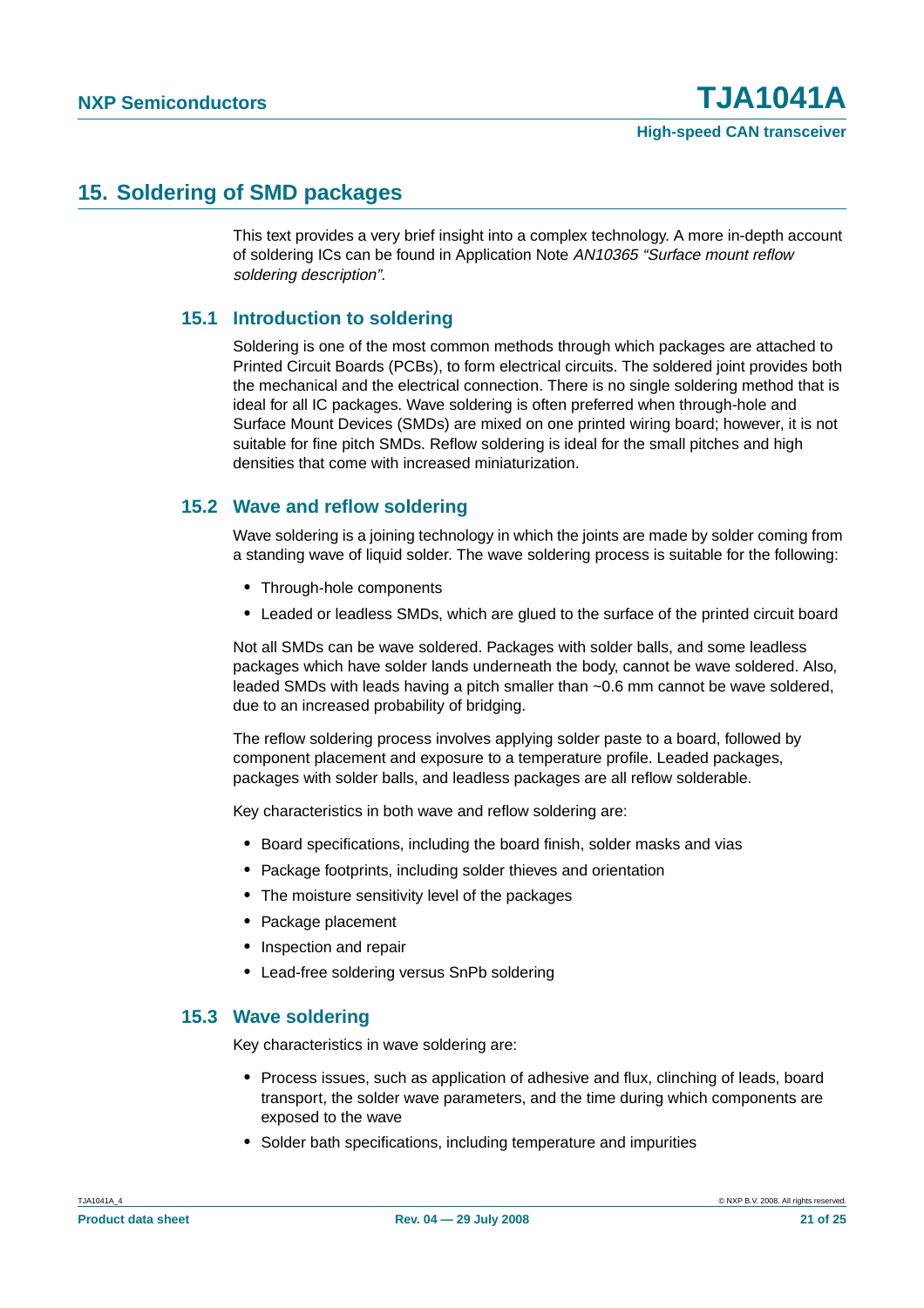### <span id="page-21-0"></span>**15.4 Reflow soldering**

Key characteristics in reflow soldering are:

- **•** Lead-free versus SnPb soldering; note that a lead-free reflow process usually leads to higher minimum peak temperatures (see Figure 12) than a SnPb process, thus reducing the process window
- **•** Solder paste printing issues including smearing, release, and adjusting the process window for a mix of large and small components on one board
- **•** Reflow temperature profile; this profile includes preheat, reflow (in which the board is heated to the peak temperature) and cooling down. It is imperative that the peak temperature is high enough for the solder to make reliable solder joints (a solder paste characteristic). In addition, the peak temperature must be low enough that the packages and/or boards are not damaged. The peak temperature of the package depends on package thickness and volume and is classified in accordance with Table 10 and 11

#### **Table 10. SnPb eutectic process (from J-STD-020C)**

| Package thickness (mm) | Package reflow temperature $(^\circ \text{C})$ |            |
|------------------------|------------------------------------------------|------------|
|                        | Volume (mm <sup>3</sup> )                      |            |
|                        | $ <$ 350                                       | $\geq 350$ |
| < 2.5                  | 235                                            | 220        |
| > 2.5                  | 220                                            | 220        |

#### **Table 11. Lead-free process (from J-STD-020C)**

| Package thickness (mm) | Package reflow temperature $(^\circ \mathsf{C})$ |             |        |
|------------------------|--------------------------------------------------|-------------|--------|
|                        | Volume $(mm3)$                                   |             |        |
|                        | < 350                                            | 350 to 2000 | > 2000 |
| < 1.6                  | 260                                              | 260         | 260    |
| 1.6 to 2.5             | 260                                              | 250         | 245    |
| > 2.5                  | 250                                              | 245         | 245    |

Moisture sensitivity precautions, as indicated on the packing, must be respected at all times.

Studies have shown that small packages reach higher temperatures during reflow soldering, see Figure 12.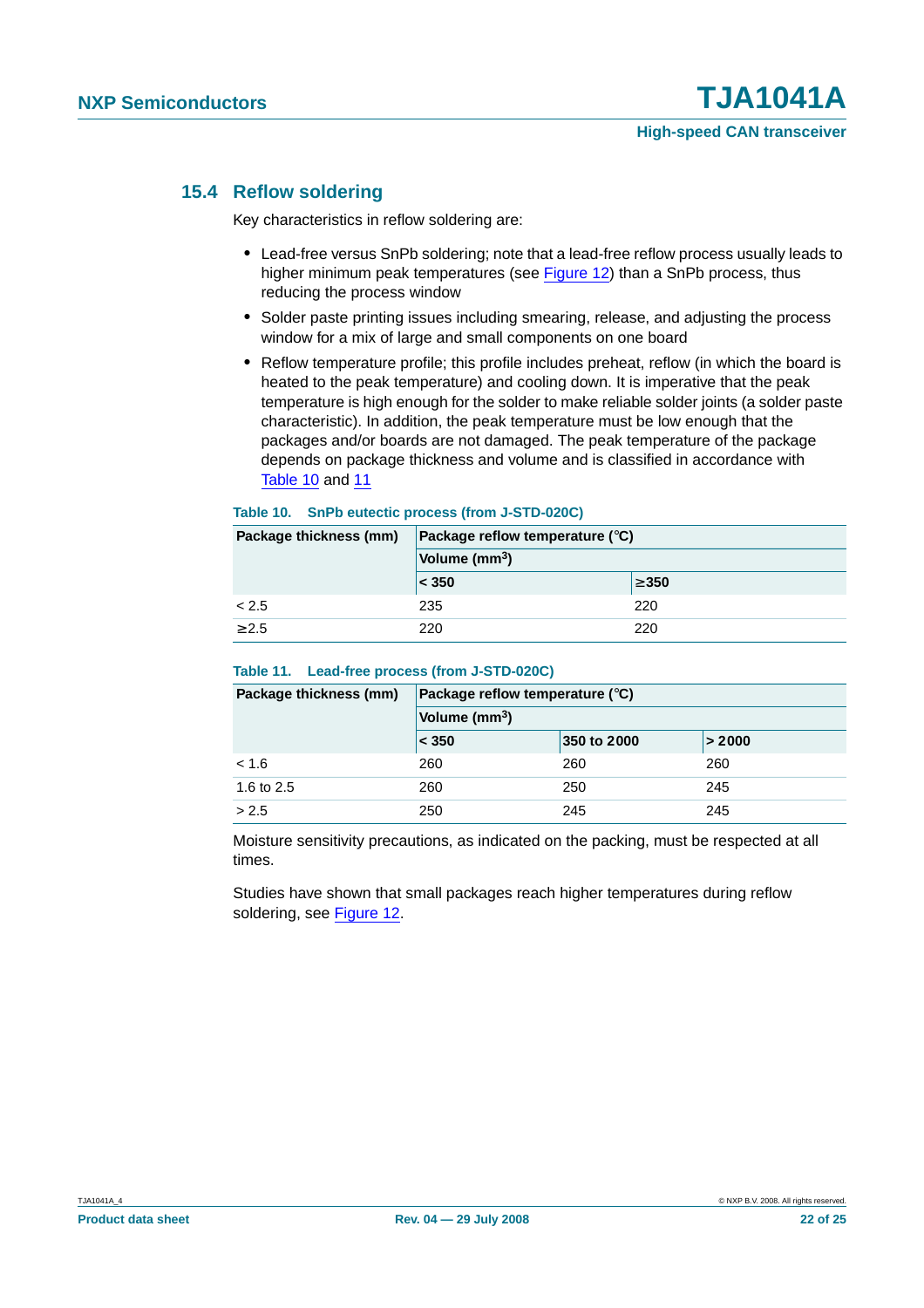**High-speed CAN transceiver**



For further information on temperature profiles, refer to Application Note AN10365 "Surface mount reflow soldering description".

# <span id="page-22-0"></span>**16. Revision history**

### **Table 12. Revision history**

| Document ID    | Release date                                     | Data sheet status       | <b>Change notice</b>     | <b>Supersedes</b> |
|----------------|--------------------------------------------------|-------------------------|--------------------------|-------------------|
| TJA1041A 4     | 20080729                                         | Product data sheet      | $\overline{\phantom{0}}$ | TJA1041A 3        |
| Modifications: | • Table 8: corrected unit for $I_{OH}$ - pin ERR |                         |                          |                   |
| TJA1041A 3     | 20071204                                         | Product data sheet      | ٠                        | TJA1041A 2        |
| TJA1041A 2     | 20040220                                         | Product specification   | $\overline{\phantom{a}}$ | TJA1041A 1        |
| TJA1041A 1     | 20030929                                         | Objective specification | $\overline{\phantom{a}}$ | ۰                 |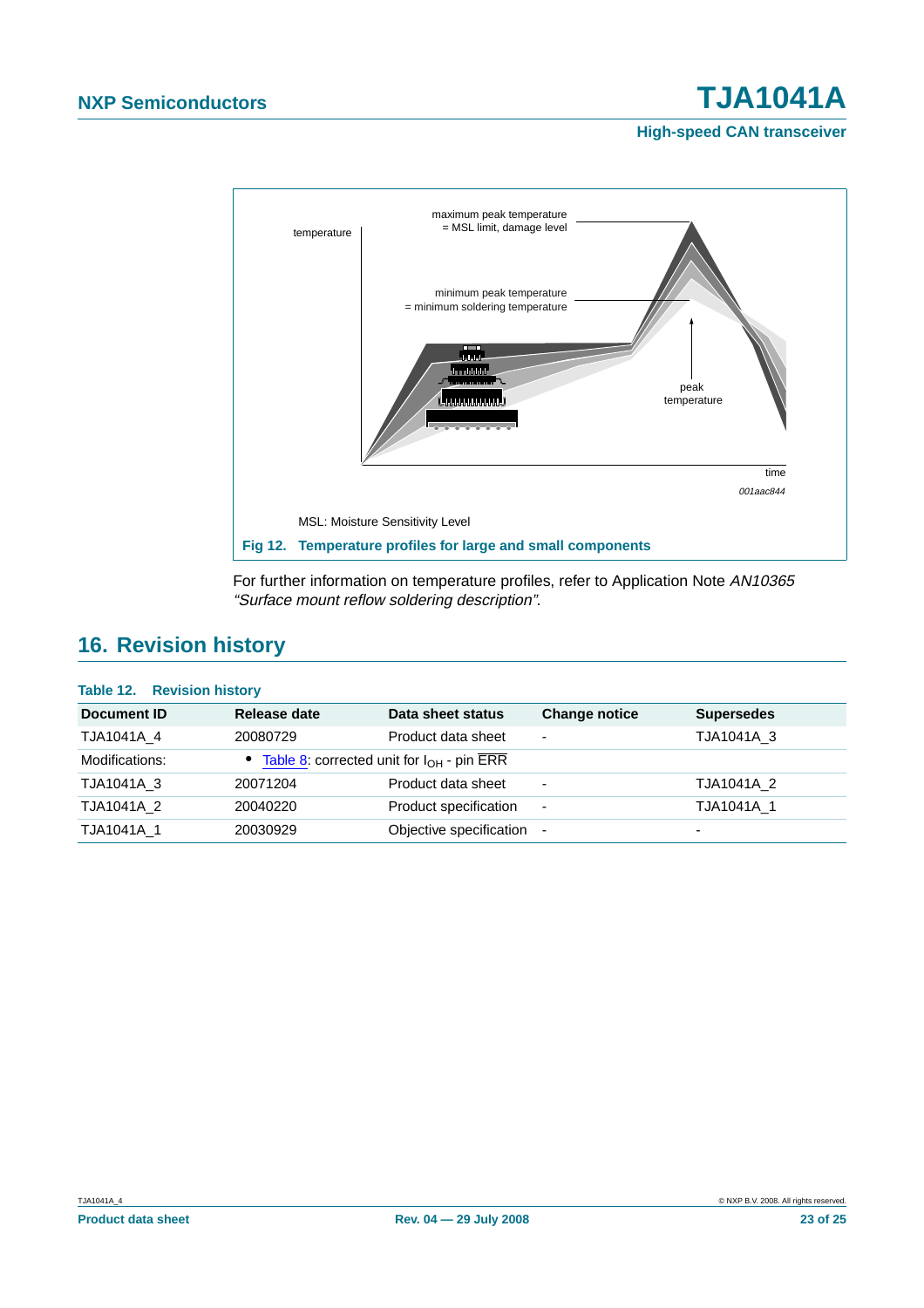# <span id="page-23-0"></span>**17. Legal information**

### <span id="page-23-1"></span>**17.1 Data sheet status**

| Document status <sup>[1][2]</sup> | Product status <sup>[3]</sup> | <b>Definition</b>                                                                     |
|-----------------------------------|-------------------------------|---------------------------------------------------------------------------------------|
| Objective [short] data sheet      | Development                   | This document contains data from the objective specification for product development. |
| Preliminary [short] data sheet    | Qualification                 | This document contains data from the preliminary specification.                       |
| Product [short] data sheet        | Production                    | This document contains the product specification.                                     |

[1] Please consult the most recently issued document before initiating or completing a design.

[2] The term 'short data sheet' is explained in section "Definitions".

[3] The product status of device(s) described in this document may have changed since this document was published and may differ in case of multiple devices. The latest product status information is available on the Internet at URL <http://www.nxp.com>.

### <span id="page-23-2"></span>**17.2 Definitions**

**Draft —** The document is a draft version only. The content is still under internal review and subject to formal approval, which may result in modifications or additions. NXP Semiconductors does not give any representations or warranties as to the accuracy or completeness of information included herein and shall have no liability for the consequences of use of such information.

**Short data sheet —** A short data sheet is an extract from a full data sheet with the same product type number(s) and title. A short data sheet is intended for quick reference only and should not be relied upon to contain detailed and full information. For detailed and full information see the relevant full data sheet, which is available on request via the local NXP Semiconductors sales office. In case of any inconsistency or conflict with the short data sheet, the full data sheet shall prevail.

### <span id="page-23-3"></span>**17.3 Disclaimers**

**General —** Information in this document is believed to be accurate and reliable. However, NXP Semiconductors does not give any representations or warranties, expressed or implied, as to the accuracy or completeness of such information and shall have no liability for the consequences of use of such information.

**Right to make changes —** NXP Semiconductors reserves the right to make changes to information published in this document, including without limitation specifications and product descriptions, at any time and without notice. This document supersedes and replaces all information supplied prior to the publication hereof.

**Suitability for use - NXP** Semiconductors products are not designed, authorized or warranted to be suitable for use in medical, military, aircraft, space or life support equipment, nor in applications where failure or malfunction of an NXP Semiconductors product can reasonably be expected to result in personal injury, death or severe property or environmental damage. NXP Semiconductors accepts no liability for inclusion and/or use of NXP Semiconductors products in such equipment or applications and therefore such inclusion and/or use is at the customer's own risk.

**Applications —** Applications that are described herein for any of these products are for illustrative purposes only. NXP Semiconductors makes no representation or warranty that such applications will be suitable for the specified use without further testing or modification.

**Limiting values —** Stress above one or more limiting values (as defined in the Absolute Maximum Ratings System of IEC 60134) may cause permanent damage to the device. Limiting values are stress ratings only and operation of the device at these or any other conditions above those given in the Characteristics sections of this document is not implied. Exposure to limiting values for extended periods may affect device reliability.

**Terms and conditions of sale —** NXP Semiconductors products are sold subject to the general terms and conditions of commercial sale, as published at <http://www.nxp.com/profile/terms>, including those pertaining to warranty, intellectual property rights infringement and limitation of liability, unless explicitly otherwise agreed to in writing by NXP Semiconductors. In case of any inconsistency or conflict between information in this document and such terms and conditions, the latter will prevail.

**No offer to sell or license —** Nothing in this document may be interpreted or construed as an offer to sell products that is open for acceptance or the grant, conveyance or implication of any license under any copyrights, patents or other industrial or intellectual property rights.

**Bare die —** All die are tested on compliance with their related technical specifications as stated in this data sheet up to the point of wafer sawing and are handled in accordance with the NXP Semiconductors storage and transportation conditions. If there are data sheet limits not guaranteed, these will be separately indicated in the data sheet. There are no post-packing tests performed on individual die or wafers.

NXP Semiconductors has no control of third party procedures in the sawing, handling, packing or assembly of the die. Accordingly, NXP Semiconductors assumes no liability for device functionality or performance of the die or systems after third party sawing, handling, packing or assembly of the die. It is the responsibility of the customer to test and qualify their application in which the die is used.

All die sales are conditioned upon and subject to the customer entering into a written die sale agreement with NXP Semiconductors through its legal department.

**Quick reference data —** The Quick reference data is an extract of the product data given in the Limiting values and Characteristics sections of this document, and as such is not complete, exhaustive or legally binding.

### <span id="page-23-4"></span>**17.4 Trademarks**

Notice: All referenced brands, product names, service names and trademarks are the property of their respective owners.

# <span id="page-23-5"></span>**18. Contact information**

For more information, please visit: **http://www.nxp.com**

For sales office addresses, please send an email to: **salesaddresses@nxp.com**